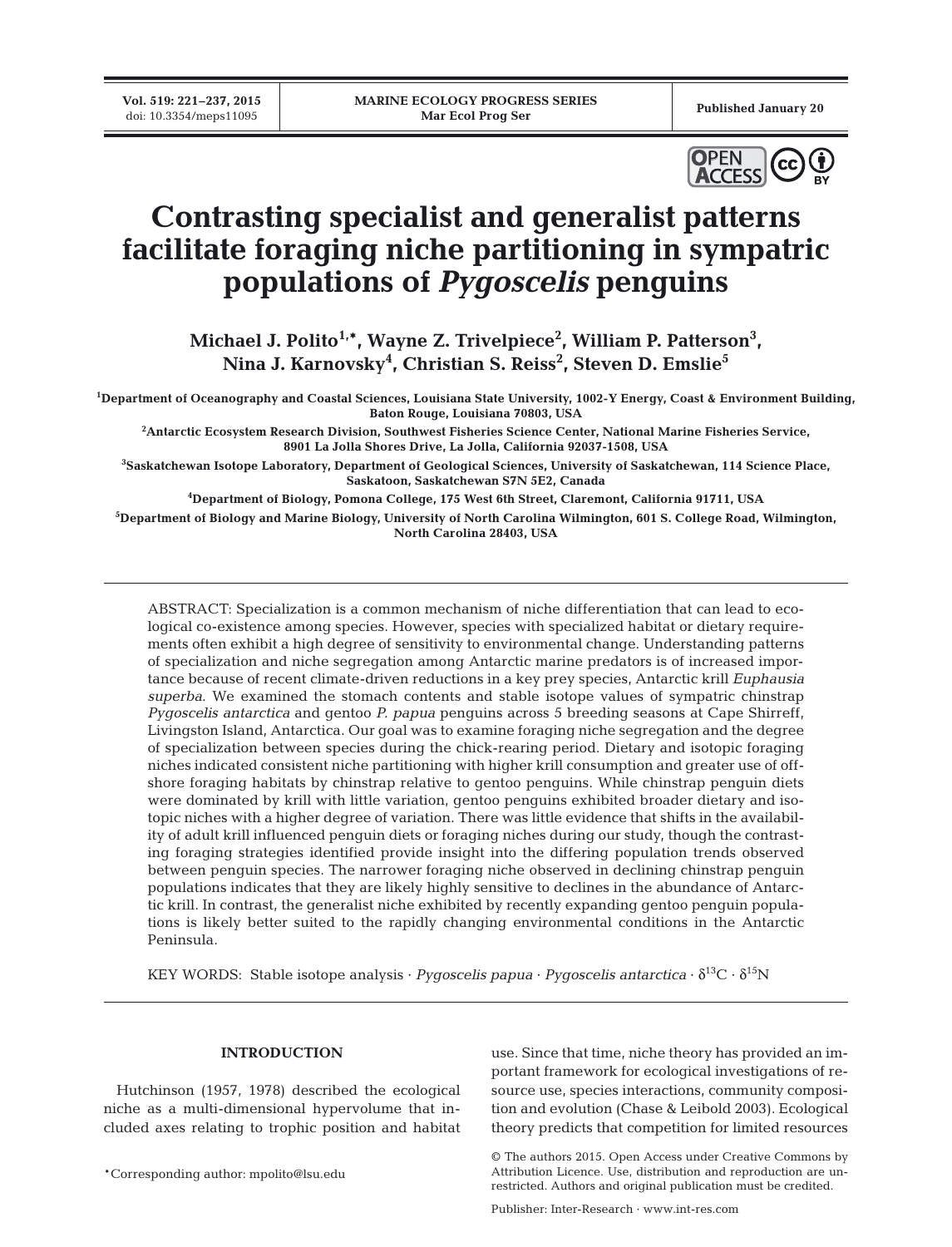is most likely to occur between species with similar ecological requirements (Ricklifs & Miller 1999). However, when closely related species overlap, they often exhibit morphological or behavioral characteristics that lead to segregated niche hypervolumes (Hutchinson 1959, May & MacArthur 1972).

Specialization is a common mechanism of niche differentiation that can lead to species co-existence (Wilson & Yoshimura 1994). A specialist population is composed of individuals that utilize a narrow window of resources with little or no variation among individuals. While specialization can act to reduce interspecific resource overlap, there are ecological tradeoffs for specialist species. For example, species with specialized habitat or dietary requirements are likely to be highly sensitive to environmental changes (Davies et al. 2004, Wilson et al. 2008). In contrast, generalist species that have broad dietary and habitat niches are expected to be more resilient to disturbances and/or changes in resource and habitat availability (Devictor et al. 2008, Wilson et al. 2008). While often difficult to distinguish, generalist populations may be composed of generalist individuals all taking a wide range of food types (Type A generalists) or individuals each specializing in a different range of food types that combine to form a large population niche width (Type B generalists; Grant et al. 1976, Bearhop et al. 2004). Differences between sexes within generalist populations can also lead to large total population niches while limiting intraspecific competition (Phillips et al. 2011).

Penguins in the genus *Pygoscelis*, including chinstrap *P. antarctica* and gentoo *P. papua* penguins, cooccur and are the dominant avifauna in the Antarctic Peninsula region. These species utilize similar nesting habitats, have similar breeding schedules and both consume Antarctic krill *Euphausia superba*, which can dominate their diets (Trivelpiece et al. 1987, Miller et al. 2010). In addition, their foraging ranges are locally constrained during the chick-rearing period, as parents feed their chicks on a daily basis (Trivelpiece et al. 1987). While the potential for competition is therefore clearly evident, past studies using stomach contents and animal tracking suggest that differences in diet and foraging habitat during the breeding season can lead to niche partitioning in *Pygoscelis* penguins (Trivelpiece et al. 1987, Miller et al. 2010, Wilson 2010). Having a clear understanding of patterns of niche segregation among *Pygoscelis* penguins is of increased importance because of recent climate-driven reductions in Antarctic krill in the Antarctic Peninsula region (Atkinson et al. 2004, Ducklow et al. 2007). During this time, *Pygoscelis* penguin population trends have differed, with dramatic declines in chinstrap penguin populations and stable or expanding gentoo penguin populations (Trivelpiece et al. 2011, Lynch et al. 2012). Therefore, a better understanding of differences in the diets and foraging strategies of these 2 species may help interpret these divergent population-level responses to recent declines in krill availability.

Stomach content analysis is one of the most common methods for dietary analysis and has been used in previous studies of the diet and foraging ecology of sympatric *Pygoscelis* penguins (Trivelpiece et al. 1987, Miller et al. 2010). However, stomach content data reflect a 'snapshot' of recent diet and can be highly variable while underestimating the importance of soft-bodied prey, such as fish and squid (Barrett et al. 2007). Stable isotope analysis provides a complementary approach for examining the diets and ecological niches of penguins, which avoids many of the biases inherent to stomach content ana lysis (Polito et al. 2011a). Nitrogen isotopic values  $(\delta^{15}N)$  are commonly used to infer trophic level and diets, while carbon isotopic values  $(\delta^{13}C)$  help trace trends in marine habitat use (inshore/benthic vs. offshore/pelagic; Cherel & Hobson 2007). In addition, combining isotopic approaches with stomach content analysis often allows for a greater ability to elucidate specialist and generalist strategies across species (Layman & Allgeier 2012).

In this study, we examine the stomach contents and stable isotope values of sympatrically breeding chinstrap and gentoo penguins across 5 breeding seasons. We build on previous studies of niche partitioning in these species (Trivelpiece et al. 1987, Miller et al. 2010) by incorporating stomach content analysis with stable isotope-based metrics of niche position, width and overlap to aid in identifying specialist and generalist foraging strategies in these 2 species. Specifically, the objectives of this study are to (1) identify the degree and consistency of dietary and habitat niche segregation between the 2 *Pygoscelis* penguin species during the chick-rearing period and (2) compare isotopic and dietary measures of penguin foraging niche width and specialization relative to changes in the availability of Antarctic krill.

## **MATERIALS AND METHODS**

#### **Study site and field sampling**

Fieldwork was conducted from 2007 to 2011 at Cape Shirreff, Livingston Island, Antarctica (62° 28' S,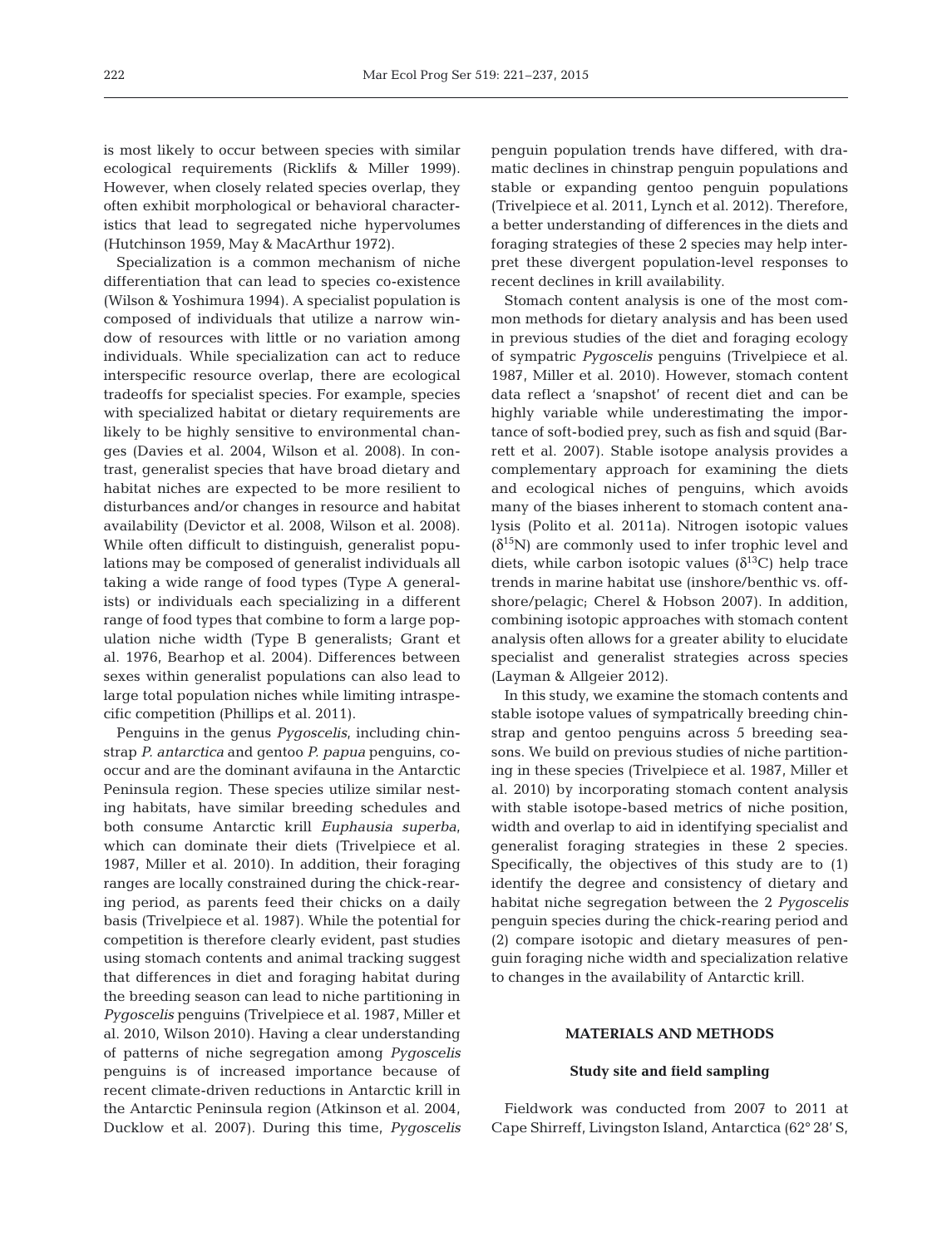60° 46' W), at a single mixed colony of approximately 4500 pairs of chinstrap penguins and 800 pairs of gentoo penguins sympatrically breeding. We collec ted stomach content samples during the chickrearing period (January to February) after chicks had reached the crèche stage (>2.5 wk of age) using the water-offloading lavage technique following the methods of the Commission for the Conservation of Antarctic Marine Living Resources (CCAMLR) ecosystem monitoring program standard methods (CCAMLR 1997) as modified by Polito et al. (2011a). We sampled breeding adults returning from foraging trips between 15:00 and 17:00 h local time at 5 to 7 d intervals, for a total of 10 to 15 gentoo penguins and 29 to 30 chinstrap penguins each year. Sampling was divided roughly equally across adults of both sexes as identified though morphometric techniques (Polito et al. 2012). For each stomach sample, we determined the percentage of krill, fish and other material by frequency occurrence and wet mass. For additional methodical detail on stomach sampling and analysis, see Polito et al. (2011a).

We used fish otoliths recovered from diet samples to identify prey fish to the lowest possible taxonomic level and 3 habitat groupings (benthic, pelagic and mesopelagic myctophids) using an internal reference collection and a published guide (Williams & McEldowney 1990). We calculated the frequency occurrence and the minimum number of individuals (MNI) of each fish taxa following standard methods (Polito et al. 2002). In addition, we used otolith measurements and published regression equations to calculate a total and percent of total reconstituted mass for each fish taxa identified (Polito et al. 2011a and references therein). In some samples, many similarly sized Pleuragramma antarcticum otoliths were recovered, and in such cases we measured a random subsample of 20 to 75 otoliths per diet sample and used mean values to extrapolate the total reconstituted mass.

We used the percentage of adult Antarctic krill recovered from penguin diet samples and concurrent shipboard surveys to examine interannual variation in krill availability during the chick-rearing period. Previous studies indicate that this metric is a good proxy of krill availability to *Pygosceli*s penguins, as they capture prey items individually (Watanabe et al. 2014), and thus given the handling time needed to capture an adequate mass of juvenile krill, penguins will preferentially forage on larger, adult krill (Miller & Trivelpiece 2007, 2008). We measured the standard length of krill to the nearest millimeter, from the anterior side of the eye to the tip of the telson, and krill >35 mm were considered adults (Miller & Trivelpiece 2007). From penguin stomach contents containing Antarctic krill, we measured a random sample of 50 krill per sample. Data from shipboard surveys were obtained using an Isaacs-Kidd midwater trawl towed obliquely from the surface to a maximum depth of 200 m during mid-January to early February of each year from sampling stations located directly north of Livingston Island, including the waters around Cape Shirreff. This grid covered a larger and more offshore area than may be typically used by foraging penguins but provided a relative index of the Antarctic krill available to breeding penguins in each year (Miller & Trivelpiece 2007). In net samples containing fewer than 100 krill, all individuals were measured, while in larger samples, 100 to 200 krill were measured per sample.

#### **Stable isotope analysis**

In early February of each year, we collected 3 breast feathers from a random sample of 20 to 30 fledgling-aged chicks from both species while they were preparing to leave their natal colonies for the sea at 7 to 10 wk of age (Polito & Trivelpiece 2008). Feathers from fledgling-aged chicks provide an integrated dietary history of the food parents provide chicks over much of the 7 to 10 wk provisioning period (Hobson & Clark 1992, Tierney et al. 2008, Polito et al. 2011a) and thus are well suited to examine population-level generalist vs. specialist patterns during this critical period of time. Sampled chicks were weighed with spring scales to the nearest 50 g. We cleaned feathers using a 2:1 chloroform: methanol rinse and then air-dried and cut them into small fragments with stainless steel scissors. We flash combusted (Thermo Finnigan and Costech ECS4010 elemental analyzers) approximately 0.5 mg of each sample loaded into tin cups to analyze for carbon and nitrogen isotopes ( $\delta^{13}C$  and  $\delta^{15}N$ ) through interfaced Thermo Finnigan Delta Plus XL and Delta V Plus continuous-flow stable isotope ratio mass spectrometers. Raw δ values were normalized on a 2-point scale using glutamic acid reference materials with low and high values (i.e. USGS-40:  $\delta^{13}C = -26.4\%$ ,  $\delta^{15}N =$  $-4.5\%$ ; and USGS-41:  $\delta^{13}C = 37.6\%$ ,  $\delta^{15}N = 47.6\%$ ). Sample precision based on repeated sample and reference material was 0.1 and 0.2‰ for  $\delta^{13}C$  and  $\delta^{15}N$ , respectively.

Stable isotope ratios are expressed in  $\delta$  notation in per mil units (‰), according to the following equation:

$$
\delta X = \left[ \left( R_{\text{sample}} / R_{\text{standard}} \right) - 1 \right] \times 1000 \tag{1}
$$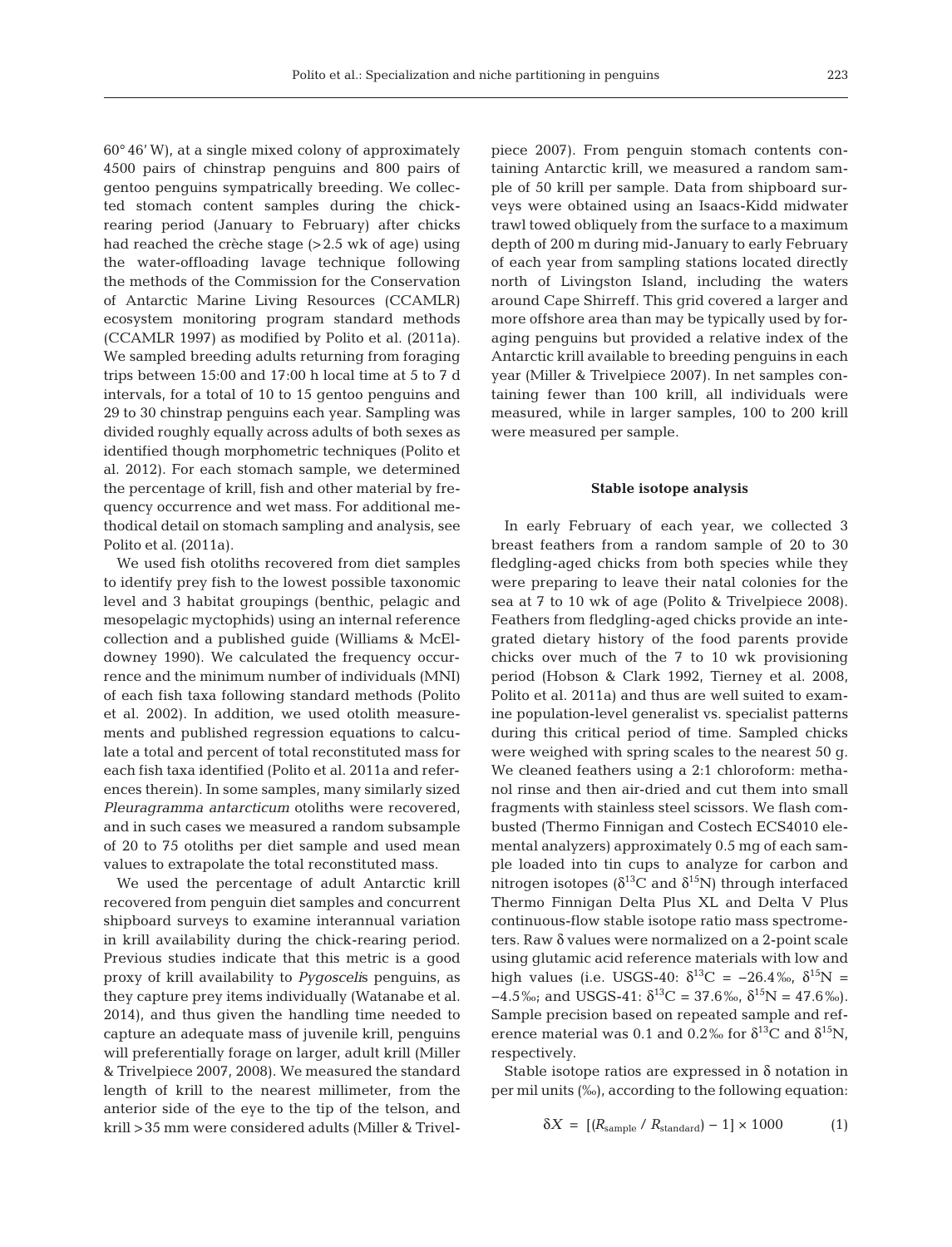where *X* is <sup>13</sup>C or <sup>15</sup>N, and *R* is the corresponding ratio <sup>13</sup>C/<sup>12</sup>C or <sup>15</sup>N/<sup>14</sup>N. *R*<sub>standard</sub> values were based on the Vienna PeeDee Belemnite standard for  $\delta^{13}C$ and atmospheric  $N_2$  for  $\delta^{15}N$ .

# **Dietary and niche analysis using stomach contents**

We analyzed stomach content data to test for differences across years, between species and between sexes of both species using generalized linear models (GLMs). We used a normal error distribution and identity link function for models, with percent composition (by wet mass) and reconstituted fish mass per sample as the response variables. Percent composition data were arcsine-transformed prior to ana lysis. We conducted post hoc analyses using a Bonferroni correction. We used GLMs with a binomial error distribution and logit link function for models with frequency occurrence of the main prey group (krill, fish and 'other' prey) as well as benthic, pelagic and mesopelagic fish otoliths recovered from stomach contents as the response variables. For models that used MNI of fish as the response variables, we used a Poisson error distribution with a logit link function. For GLMs with binomial and Poisson error distributions, we conducted post hoc analyses using a Bonferroni correction and reported chi-square and pvalues from the likelihood ratio test statistics for Type 3 tests. Furthermore, we used chi-square tests to compare the distribution of the percent contribution by reconstituted mass of benthic, pelagic and mesopelagic fish across years, between species and be tween sexes of each species.

We calculated 2 dietary niche metrics by species, sex and year using percent composition data from stomach contents. We assessed similarity between species using Schoener's diet overlap index (Schoener 1968):

$$
D = 1 - \frac{1}{2} \sum |p_{ij} - p_{ik}| \tag{2}
$$

where *D* is the index value, and  $p_{ii}$  and  $p_{ik}$  are the relative proportions of each food item *i* for species *j* and *k*, respectively. On this scale, 0 represents no overlap, and 1 represents complete overlap between species. Typically, values >0.6 are inferred to indicate significant dietary overlap (Schoener 1968). Next, we calculated the total niche width (TNW) based on Shannon-Weaver index information following Roughgarden (1979) using the program IndSpec 4.0 (Bolnick et al. 2002). We compared these 2 dietary niche metrics *(D* and TNW) across the 5 yr of our study using Pearson correlation and tested for interspecific and sexual differences using GLM.

## **Isotopic mixing model and comparison with stomach content data**

We used the Stable Isotope Analysis in R (SIAR) Bayesian mixing model to quantify the chick-rearing diet composition of penguins based on their stable isotope values (Parnell et al. 2010). The SIAR model estimates probability distributions of multiple source contributions to a mixture while accounting for the observed variability in source and mixture isotopic signatures and dietary isotopic fractionation. A previous analysis based on a subset of our data found that the SIAR isotopic mixing model predictions provide a robust estimate of the relative amounts of fish and krill in penguin diets because of their large difference in  $\delta^{15}N$  values (Polito et al. 2011a). In contrast, this same study found that isotopic mixing models had difficulty estimating the relative dietary contribution of different fish species to penguin diets because of a high degree of overlap in both  $\delta^{13}$ C and  $\delta^{15}$ N values. Therefore, we used SIAR to develop a 2-prey source (Antarctic krill vs. 'fish') and a single isotope  $(\delta^{15}N)$  mixing model to estimate diet composition for each species/year combination using the  $\delta^{15}$ N values of chick feathers. Prior to these analyses, we tested for correlations between chick mass and feather stable isotope values (Pearson correlation: r = −0.14 to 0.15, p = 0.174 to 0.872) and confirmed that individual variation in feather isotope values were not a function of variation in growth or physiological condition but instead most likely reflect variation in dietary sources (Bearhop et al. 2004). We parameterized the model using the  $\delta^{15}N$  value of Antarctic krill  $(3.3 \pm 0.6)$  and the grand mean  $\delta^{15}$ N value of 9 common prey fish  $(8.8 \pm 0.8)$  concurrently collected from around the South Shetland Islands, as described in Polito et al. (2011a). We incorporated the  $\delta^{15}N$  diet-tofeather discrimination factor from a captive feeding study of *Pygoscelis* penguins (3.5 ± 0.5; Polito et al. 2011b) in the model and ran 1 million iterations, thinned by 15, with an initial discard of the first 40 000, resulting in 64 000 posterior draws.

Similar to Polito et al. (2011a), we used model 95% credibility intervals to directly compare stomach content and stable isotope-based estimates of krill consumption (% of total diet). To facilitate these comparisons, we calculated Bayesian averages and 95% credibility intervals of the percentage of krill in stomach contents by species and year using Markov chain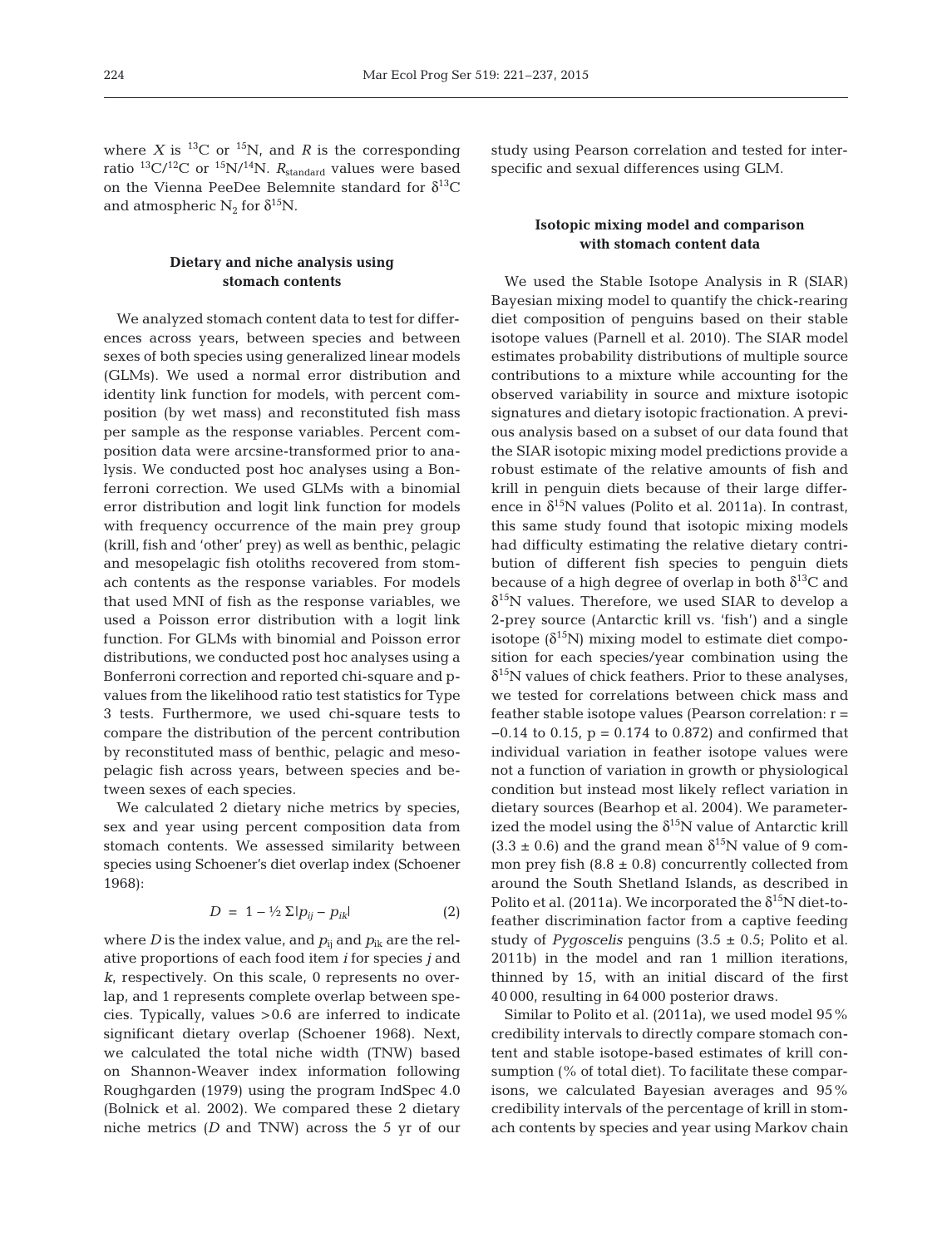Monte Carlo (MCMC) simulations via WinBUGS (Version 1.4). These MCMC simulations were implemented using the non-informative Dirichlet prior with an identical number of iterations, thins and discards as our Bayesian isotopic mixing model analysis.

#### **Niche analyses using stable isotopes**

To assess variation in isotopic niche (Newsome et al. 2007) position, width, partitioning and overlap during the chick-rearing period, we examined chick feather stable isotope values ( $\delta^{13}$ C and  $\delta^{15}$ N) using both multivariate and univariate techniques. We tested for significant differences in the isotopic niche position of species by computing the Euclidean distance (ED) between group centroids ( $δ$ <sup>13</sup>C and  $δ$ <sup>15</sup>N bivariate means) in each year following the methods of Turner et al. (2010). Isotopic niche positions were considered to be different if the ED between species examined was significantly greater than zero after comparison to null distributions generated by a residual permutation procedure. If niche positions were found to differ using this approach, we examined the results of univariate general linear models and Tukey-Kramer multiple comparison tests. This procedure allowed us to determine which niche axis  $\delta^{13}C$ and/or  $\delta^{15}$ N) contributed to niche partitioning between species (Hammerschlag-Peyer et al. 2011). We supplemented these analyses by exploring interannual variation in niche width and overlaps using standard ellipse areas corrected for sample size (SEAc; Jackson et al. (2011). The SEAc are the equi valent of a bivariate standard deviation and are a measurement of isotopic dispersion, which can be interpreted as a measure of the core isotopic niche of a population.

Because measures of central tendency can disguise ecologically important variation within species and individual-level specialization (Layman & Allgeier 2012), we calculated 3 additional metrics of niche width and overlap. First, we calculated the mean distance to centroid (MDC) for each species and year (Turner et al. 2010). MDC is a proxy for the degree of trophic diversity among individuals of a species and is calculated using the distances of each individual from the mean of all individuals (Layman et al. 2007). Using an analysis of nested linear models and residual permutation procedures, the absolute value of MDC differences was evaluated between species in each year, with absolute values greater than zero indicating a significant difference in niche width (Turner et al. 2010). When pairwise comparisons

indicated significant differences in MDC and thus niche width, we used Bartlett's tests to examine the homogeneity of variance of  $\delta^{13}C$  and  $\delta^{15}N$  values between species in each year to determine which isotopic niche axis drove the observed differences in niche width (Hammerschlag-Peyer et al. 2011). Next, we calculated total isotopic niche area (TA) as the area of the smallest convex hull that contains all individuals of a group in a  $\delta^{13}$ C and  $\delta^{15}$ N bi-plot (Layman et al. 2007). TA can be thought of as a measure of the total niche width of a population, as it does not exclude individual niches from the characterization of the population niche (Layman & Allgeier 2012). Last, we calculated the proportion of individual isotopic values for both species in each year that were encompassed by the other species' convex hull as a measure of the isotopic niche overlap (TAO; Hammerschlag-Peyer et al. 2011). As a previous study found that these metrics (MDC, TA, TAO) can be sensitive to variation in sample size, we used Pearson correlation to confirm that variation in these 3 metrics was not biased by variation in sample size within and between species ( $r = 0.01$  to 0.30,  $p = 0.391$  to 0.985). Following this preliminary analysis, we used paired *t*-test and Pearson correlations to assess interspecific trends in isotopic niche metrics across the 5 yr of our study. Next, we used correlation analysis to determine if the variation in TAO between species was driven by fluctuations in niche width and/or the proportion of krill consumed by both species as derived from our SIAR model. Finally, for both species, we compared estimates of total niche width from stomach content (TNW) and niche width indices from stable isotope analysis (SEAc, MDC and TA) using correlation analysis.

#### **Comparisons with krill availability**

We used Pearson correlations to test for relationship across years between the proportion of adult krill recovered from stomach contents and those from concurrent net trawls. We used similar correlation approaches to compare these 2 proxies of krill availability to interannual variation in mean penguin diet composition and foraging niche metrics derived from stomach content and stable isotope analysis.

All statistics were computed in SAS (Version 9.3), and mixing model and niche-metric analyses were performed using the program R (Version 2.15.3). Prior to analysis, we examined all datasets and their residuals to confirm that they conformed to the distributions and statistical assumptions applied, and the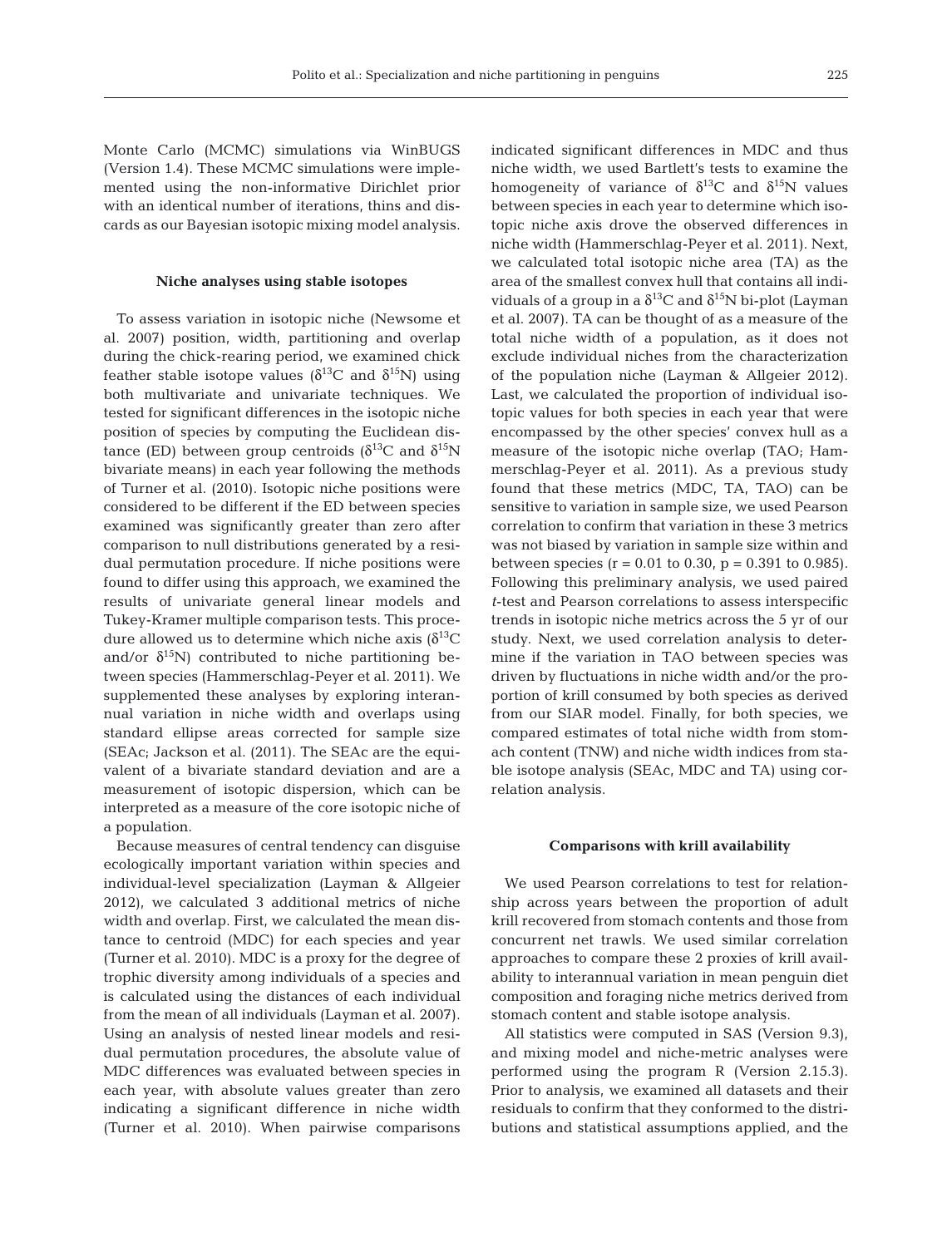significance of all tests were assumed at the 0.05 level. Data are presented  $\pm$  standard deviation (SD) unless otherwise noted.

#### **RESULTS**

#### **Stomach contents**

Chinstrap penguin stomach samples had a higher percent contribution of krill relative to gentoo penguin samples  $(F_{1,211} = 93.11, p < 0.001;$  Fig. 1), but the proportion of krill consumed by chinstrap penguins did not differ across years  $(F_{4,211} = 1.40, p = 0.214)$  or have a significant species  $\times$  year interaction  $(F_{4,211} =$  1.06, p = 0.376). Gentoo penguin samples contained a significantly higher percentage by mass of fish relative to chinstrap penguin samples  $(F_{1,211} = 51.86, p <$ 0.001; Fig. 1) but did not differ across years  $(F_{4,211} =$ 1.35,  $p = 0.248$ ) or have a significant species  $\times$ year interaction  $(F_{4,211} = 1.32, p = 0.259)$ . The percent contribution to stomach samples of other prey species, in cluding cephalopods, amphipods and other euphausiid species, did not differ by penguin species  $(F_{4,211} = 0.15, p = 0.695)$  or across years  $(F_{4,211} = 1.27, p = 0.695)$  $p = 0.278$ ) and did not have a significant species  $\times$ year interaction  $(F_{4,211} = 0.08, p = 0.987; Fig. 1)$ . In addition, we found no differences in contribution of krill, fish and other prey items between sexes for either of the penguin species (chinstrap:  $F_{1,149} = 1.02$ 



Fig. 1. Composition and occurrence of common prey groups recovered from adult penguin stomach contents during the crèche period at Cape Shirreff, Livingston Island, Antarctica. Krill indicates Antarctic krill *Euphausia superba*, and other prey include cephalopods, hyperiid amphipods and small euphausiids (primarily *Thysanoessa macrura*). Values are mean ± SE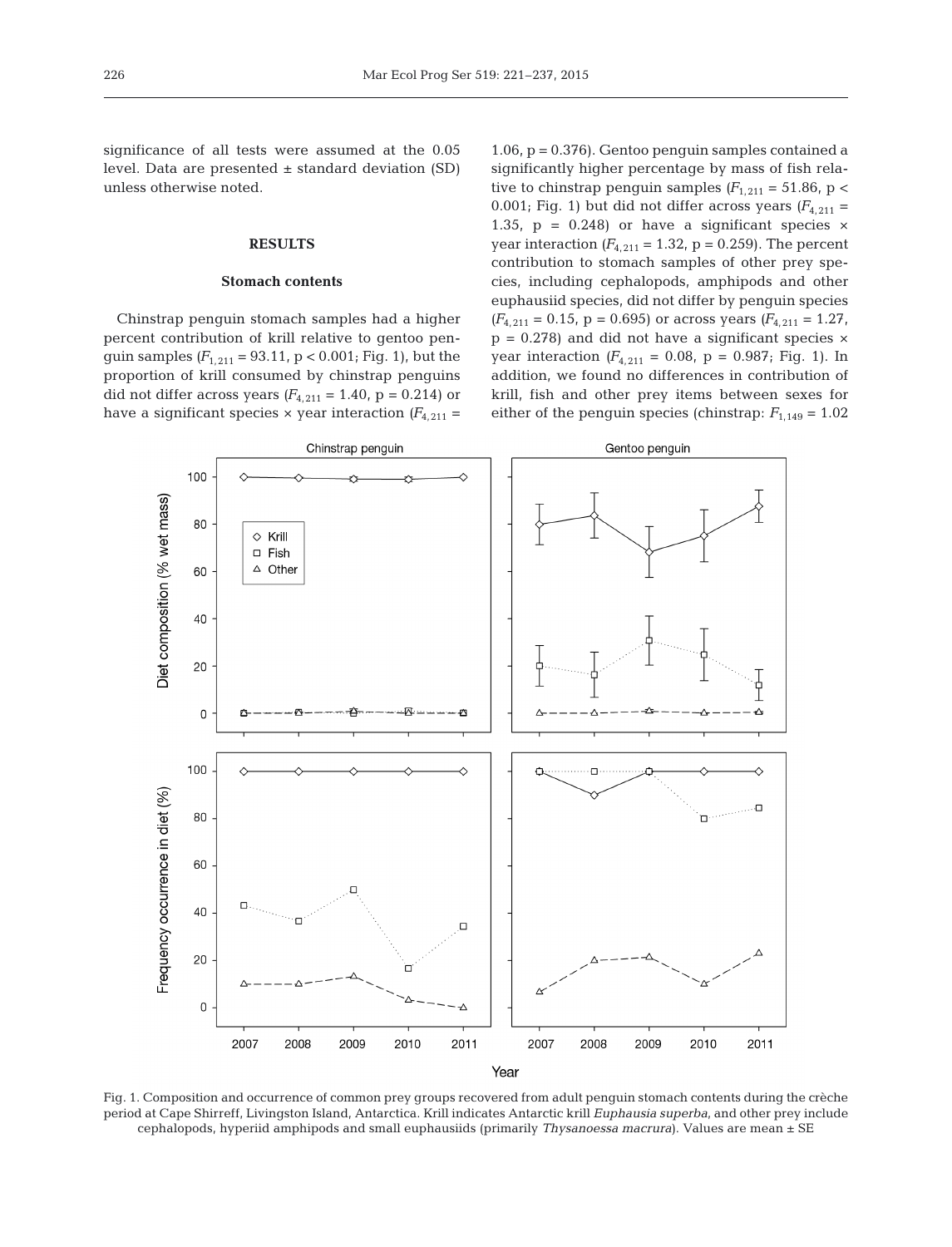Table 1. Composition and occurrence of common prey groups and the minimum number of individual fish and reconstituted fish mass recovered from chick-rearing adult penguin stomach contents during the crèche period at Cape Shirreff, Livingston Island, Antarctica, from 2007 to 2011. Other prey include cephalopods, hyperiid amphipods and small euphausiids (primarily *Thysanoessa macrura*). Values are mean  $\pm$  SE, with the frequency of occurrence (% FO) of common prey species and the total minimum number of individual (MNI) fish and reconstituted fish mass (g) presented in parentheses

| <b>Sex</b>        | n   |                         | Percent diet composition by wet mass (% FO) | Fish content per stomach sample |                        |                           |  |  |
|-------------------|-----|-------------------------|---------------------------------------------|---------------------------------|------------------------|---------------------------|--|--|
|                   |     | Antarctic krill         | Fish                                        | Other                           |                        | based on otoliths (total) |  |  |
|                   |     | Euphausia superba       |                                             |                                 | <b>MNI</b>             | Reconstituted mass (q)    |  |  |
| Chinstrap penguin |     |                         |                                             |                                 |                        |                           |  |  |
| Male              | 74  | $100.0 \pm 0.0$ (100.0) | $0.0 \pm 0.0$ (35.1)                        | $0.0 \pm 0.0$ (6.8)             | $1.1 \pm 0.3$ (79)     | $11.5 \pm 5.5$ (854)      |  |  |
| Female            | 75  | $99.1 \pm 0.5$ (100.0)  | $0.5 \pm 0.3$ (37.3)                        | $0.3 \pm 0.3$ (8.0)             | $2.4 \pm 0.9$ (180)    | $20.6 \pm 8.1$ (1545)     |  |  |
| All               | 149 | $99.5 \pm 0.3$ (100.0)  | $0.3 \pm 0.2$ (36.2)                        | $0.2 \pm 0.2$ (7.4)             | $1.7 \pm 0.5$ (259)    | $16.1 \pm 4.9$ (2399)     |  |  |
| Gentoo penguin    |     |                         |                                             |                                 |                        |                           |  |  |
| Male              | 30  | $76.4 \pm 6.2$ (100.0)  | $22.9 \pm 6.0$ (96.7)                       | $0.6 \pm 0.4$ (23.3)            | $50.2 \pm 15.5$ (1507) | $150.3 \pm 36.0$ (4508)   |  |  |
| Female            | 32  | $80.9 \pm 5.7$ (96.9)   | $19.1 \pm 5.7$ (90.6)                       | $0.0 \pm 0.0$ (9.4)             | $94.2 \pm 35.0$ (3013) | $198.9 \pm 56.1$ (6365)   |  |  |
| All               | 62  | $78.76 \pm 4.2$ (98.4)  | $20.9 \pm 4.1$ (93.5)                       | $0.3 \pm 0.2$ (16.1)            | $72.9 \pm 19.6$ (4520) | $175.38 \pm 33.7$ (10873) |  |  |

to 2.60,  $p = 0.106$  to 0.312; gentoo:  $F_{1,62} = 0.10$  to 2.93,  $p = 0.085$  to 0.748; Table 1).

Krill were evident in all chinstrap penguin samples and in all but one female gentoo penguin sample (Fig. 1, Table 1). Fish remains (e.g. bones, scales, otoliths) were evident in all gentoo penguin samples and in 16.7 to 50.0% of chinstrap penguin samples, even when there was no detectable wet mass of fish (Fig. 1). The frequency occurrence of fish in chinstrap penguin samples did not differ across years ( $\chi^2_{4,149}$  = 8.67,  $p = 0.070$ ; Fig. 1) or sexes  $(\chi^2_{1,149} = 0.08, p =$ 0.780; Table 1). The frequency occurrence of other prey species was slightly higher

in gentoo penguins relative to chinstrap penguins  $(\chi^2_{1,211}$  = 4.75,  $p = 0.029$ ) but did not differ across years ( $\chi^2_{4,211} = 5.28$ , p = 0.260) or have a significant species  $\times$  year interaction ( $\chi^2_{4,211}$  = 5.99,  $p = 0.120$ . The frequency occurrence of other prey species did not differ by sex for either chinstrap penguins  $(\chi^2_{1,149}$  = 0.08,  $p = 0.772$  or gentoo penguins  $(\chi^2_{1,62} = 2.27, p = 0.132)$ ; Table 1).

A total of 4787 otoliths were recovered from stomach samples, with 99.8% of otoliths identifiable to one of 14 fish species (Table 2). Chinstrap penguin diets had consistently lower MNI (χ<sup>2</sup><sub>1,211</sub> = 1579.67, p < 0.001) and reconstituted fish mass  $(\chi^2_{1,211} = 51.25, p < 0.001)$ than gentoo penguin diets, with

both variables having significant year (MNI:  $\chi^2_{1,211}$  = 312.26, p < 0.001; fish mass:  $\chi^2_{1,211} = 19.99$ , p < 0.001) and species  $\times$  year (MNI:  $\chi^2_{1,211} = 481.85$ , p < 0.001; fish mass:  $\chi^2_{1,211} = 22.80$ ,  $p < 0.001$ ) interactions. Females, relative to males, had a greater number of MNI for both chinstrap penguins ( $\chi^2_{1,149}$  = 39.11, p < 0.001) and gentoo penguins ( $\chi^2_{1,62} = 419.01$ , p < 0.001; Table 1). However, this pattern was not significant or consistent when examined across individual years (Appendix, Fig. A1). Reconstituted fish mass did not differ between sexes for either chinstrap penguins ( $\chi^2_{1,147} = 0.85$ , p = 0.356) or gentoo penguins

Table 2. Minimum number of individuals (MNI), frequency of occurrence (% FO) and percent of reconstituted mass (% mass) of fish species identified from otolith recovered from adult penguin stomach contents during the crèche period at Cape Shirreff, Livingston Island, Antarctica, from 2007 to 2011

| Fish species             | Chinstrap penguin |      |               | Gentoo penquin           |               |                 |
|--------------------------|-------------------|------|---------------|--------------------------|---------------|-----------------|
|                          | MNI               |      | $% FO$ % mass | MNI                      |               | $%$ FO $%$ mass |
| Mesopelagic              |                   |      |               |                          |               |                 |
| Electrona antarctica     | 136               | 8.7  | 29.6          | 3                        | 4.8           | 0.1             |
| E. carlsbergi            | $\Omega$          | 0.0  | 0.0           | $\overline{\mathcal{A}}$ | 4.8           | 0.2             |
| Gymnoscopelus nicholsi   | 17                | 3.4  | 19.9          | 12                       | 6.5           | 3.7             |
| Protomyctophum bolini    | 2                 | 1.3  | 0.0           | 5                        | 3.2           | 0.1             |
| Pelagic                  |                   |      |               |                          |               |                 |
| Notolepis coatsi         | 29                | 6.0  | 31.5          | $\Omega$                 | 0.0           | 0.0             |
| Pleuragramma antarcticum | 60                | 15.4 | 7.7           | 4241                     | 53.2          | 49.6            |
| <b>Benthic</b>           |                   |      |               |                          |               |                 |
| Chaenodraco wilsoni      | $\Omega$          | 0.0  | $0.0^{\circ}$ | 1                        | 1.6           | 0.2             |
| Champsocephalus qunnari  | $\Omega$          | 0.0  | 0.0           | 27                       | 22.6          | 10.4            |
| Harpagifer antarcticus   | 1                 | 0.7  | 0.3           | $\Omega$                 | $0.0^{\circ}$ | 0.0             |
| Lepidonotothen larseni   | $\Omega$          | 0.0  | 0.0           | $\mathfrak{D}$           | 3.2           | 0.1             |
| L. nudifrons             | 7                 | 2.0  | 3.0           | 21                       | 9.7           | 0.8             |
| L. squamifrons           | 4                 | 2.7  | 7.0           | 143                      | 33.9          | 6.8             |
| Notothenia rossii        | 1                 | 0.7  | 2.9           | 36                       | 4.8           | 22.5            |
| Trematomus newnesi       | 6                 | 3.4  | 4.4           | 19                       | 19.4          | 5.5             |
| Unknown fish species     | $\theta$          | 0.0  |               | 10                       | 12.9          |                 |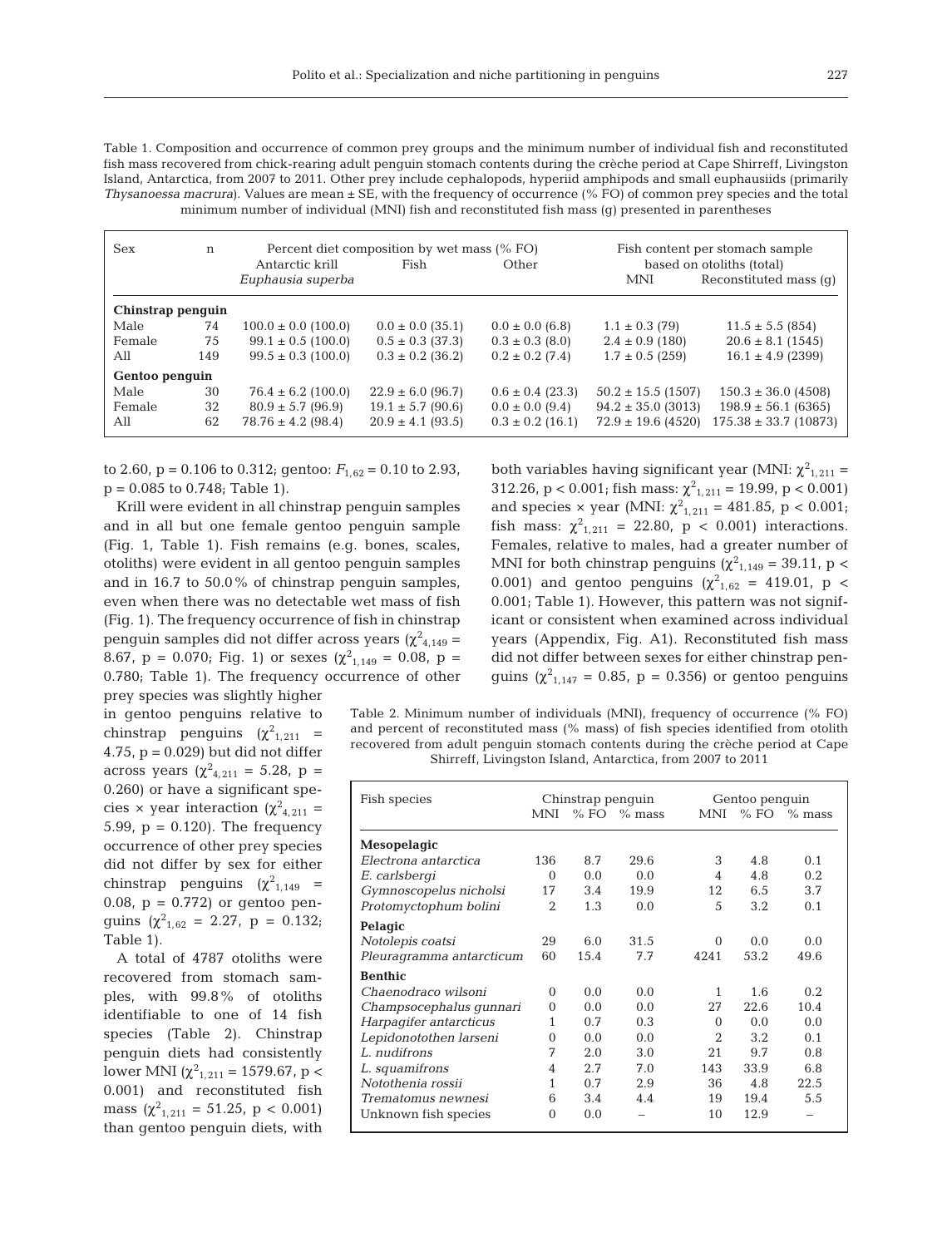$(\chi^2_{1,147} = 0.52, p = 0.472;$  Table 1). The frequency occurrence and reconstituted mass of pelagic, mesopelagic and benthic fishes in penguin diets differed between species  $(\chi^2_{1,211} = 18.31 \text{ to } 1021.1, \text{ all } p < 0.001)$ and across years ( $\chi^2_{1,211} = 52.74$  to 2216.3, all p < 0.001), though no significant species × year interactions were observed  $(\chi^2_{1,211} = 1.82 \text{ to } 3.21, \text{ all } p > 0.524).$ There were no differences between sexes in these same parameters (chinstrap:  $\chi^2_{1,149} = 0.06$  to 1.16, all  $p > 0.281$ ; gentoo;  $\chi^2_{1,62} = 0.01$  to 0.59, all  $p < 0.442$ ). Gentoo penguins had a higher occurrence of fish from all habitats relative to chinstrap penguins in each year (Fig. 2). One pelagic species *(Notolepis coatsi)* and 2 mesopelagic species *(Electrona antarctica* and *Gymnoscopelus nicholsi)* dominated the fish component of chinstrap penguin diet by mass (Table 2), with the relative importance of pelagic and mesopelagic fish varying over the 5 yr of our study (Fig. 2). In contrast, the fish component of gentoo penguin diet by mass was comprised predominantly of a combination of pelagic *(Pleuragramma antarcticum)* and benthic *(Notothenia rossii*, *Champsocephalus gunnari* and *Lepidonotothen squamifrons)* fish species (Table 2), with the relative importance of these 2 groups differing over time (Fig. 2).

## **Dietary niche metrics**

Diet composition based on wet mass overlapped significantly between gentoo and chinstrap penguins in all years (i.e.  $D > 0.6$ ; Table 3). Even so, the dietary niche width (TNW) of gentoo penguins was significantly larger than that of chinstrap penguins  $(F_{1,20} =$ 58.29,  $p < 0.001$ ; Fig. 3) but did not differ between sexes  $(F_{1,20} = 0.01, p = 0.981)$  or exhibit a significant interaction between these 2 terms  $(F_{1,20} = 0.49, p =$ 0.492). Measurements of TNW in gentoo penguins



Fig. 2. Frequency occurrence and proportion of reconstituted mass of mesopelagic, pelagic and benthic fish species based on otoliths recovered from adult penguin stomach contents during the crèche period at Cape Shirreff, Livingston Island, Antarctica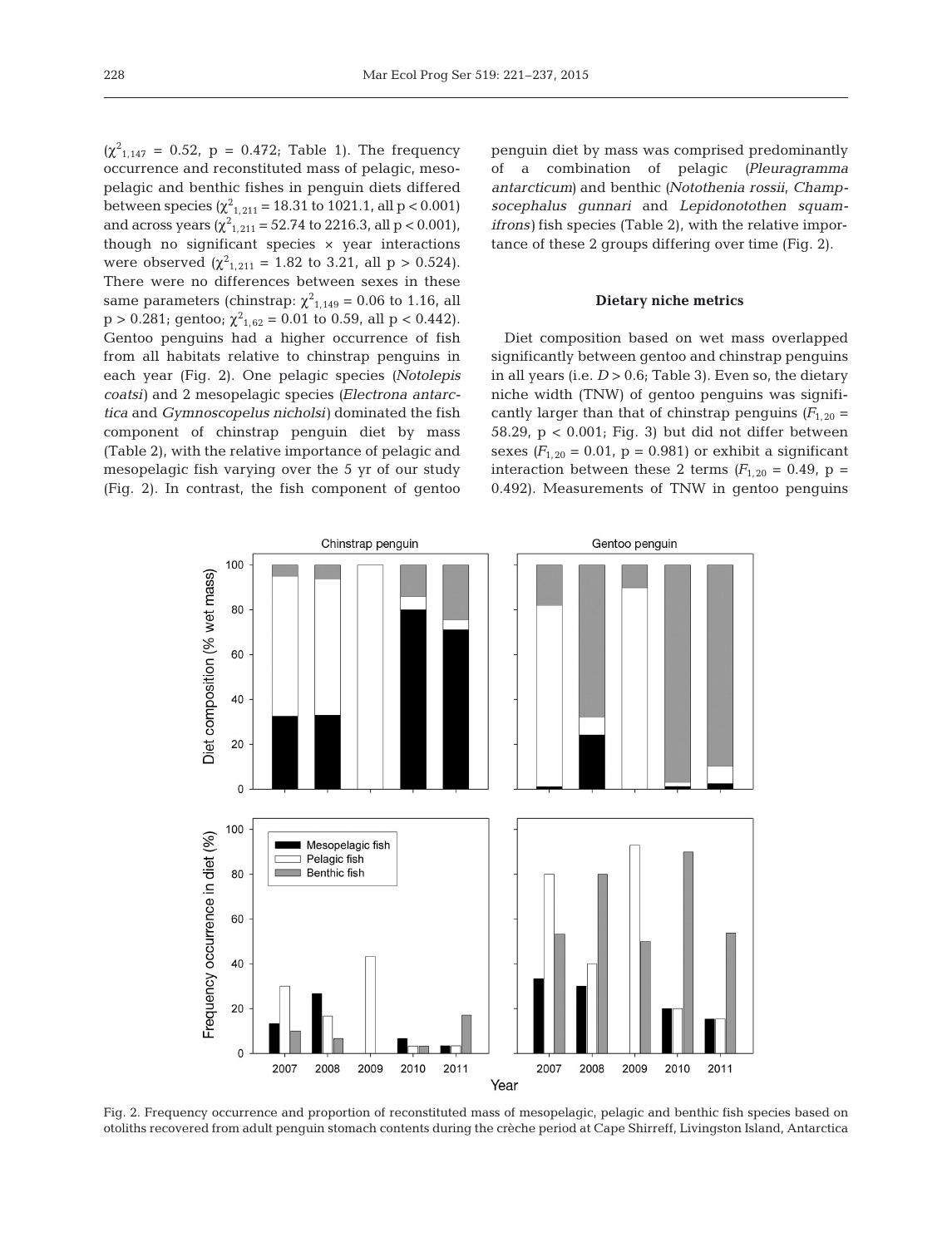also varied across years (Table 3) and was strongly correlated with *D* (Pearson correlation:  $r = -0.99$ ,  $p <$ 0.001), suggesting that variation in dietary niche of gentoo penguins influenced their dietary overlap with chinstrap penguins. In contrast, measures of TNW did not differ greatly in chinstrap penguins

Table 3. Dietary and isotopic niche indices of *Pygoscelis* penguins during the crèche period at Cape Shirreff, Livingston Island, Antarctica, from 2007 to 2011. Dietary niche indices include Schoener's diet overlap index *(D*; Schoener 1968) and total niche width (TNW; Roughgarden 1979). Isotopic niche indices include standard ellipse area corrected for sample size (SEAc; Jackson et al. 2011), mean distance to centroid (MDC; Turner et al. 2010), total isotopic niche area (TA; Layman et al. 2007) and isotopic niche overlap at the individual level (TAO; Hammerschlag-Peyer et al. 2011)

| Year           | Dietary niche     | Isotopic niche |          |            |         |      |  |  |
|----------------|-------------------|----------------|----------|------------|---------|------|--|--|
|                | Overlap           | Width          | SEAc MDC |            | TA      | TAO  |  |  |
|                | (D)               | (TNW)          | $(\%o)$  | $(\%circ)$ | $(\%o)$ | (% ) |  |  |
|                | Chinstrap penguin |                |          |            |         |      |  |  |
| 2007           | 0.80              | 0.00           | 0.2      | 0.3        | 0.7     | 20.0 |  |  |
| 2008           | 0.84              | 0.03           | 0.3      | 0.4        | 0.6     | 15.0 |  |  |
| 2009           | 0.69              | 0.05           | 0.3      | 0.4        | 0.7     | 0.0  |  |  |
| 2010           | 0.76              | 0.06           | 0.3      | 0.4        | 0.8     | 15.0 |  |  |
| 2011           | 0.88              | 0.01           | 0.1      | 0.2        | 0.3     | 0.0  |  |  |
| Gentoo penguin |                   |                |          |            |         |      |  |  |
| 2007           | 0.80              | 0.50           | 0.3      | 0.6        | 1.3     | 16.7 |  |  |
| 2008           | 0.84              | 0.45           | 0.4      | 0.6        | 0.9     | 25.0 |  |  |
| 2009           | 0.69              | 0.67           | 0.6      | 0.7        | 1.6     | 0.0  |  |  |
| 2010           | 0.76              | 0.57           | 0.5      | 0.5        | 1.1     | 25.0 |  |  |
| 2011           | 0.88              | 0.39           | 0.3      | 0.5        | 0.9     | 0.0  |  |  |



Fig. 3. Dietary and isotopic niche indices (mean  $\pm$  SD) of *Pygoscelis* penguins during the crèche period at Cape Shirreff, Livingston Island, Antarctica. Dietary niche indices: total niche width (TNW) and Schoener's diet overlap index (*D*). Isotopic niche indices: standard ellipse areas corrected for sample size (SEAc), mean distance to centroid (MDC), total isotopic niche area (TA) and isotopic niche overlap at the individual level (TAO). Asterisks denote significant differences between species

over the 5 yr of our study (Table 3), and correlations between *D* and TNW ( $r = -0.67$ ,  $p = 0.217$ ) were not significant in chinstrap penguins.

#### **Isotopic dietary predictions**

Similar to a previous study (Polito et al. 2011a), isotopic mixing models predicted a higher mean contribution of fish in the chick diets of both penguin species in comparison to diet composition estimates derived from the stomach contents of chick-rearing adults (Fig. 4). This was especially significant for chinstrap penguins, as 95% credibility intervals (CI) did not overlap between methods in 3 out of 5 years. In addition, the SIAR model predicted that chinstrap penguin chicks were fed a small proportion of fish in all years (11.1 to 22.0%), validating the occurrence of otoliths in the stomachs of chick-rearing adult chinstrap penguins even when there was little to no detectable wet mass of fish (Fig. 1, Table 1). While 95% CI from stomach content analysis and SIAR model predictions of gentoo penguin chick diets overlap in all years, estimates from stomach contents were 3 to 5 times more variable relative to SIAR model predictions (Fig. 4). Given the lower variability, it was possible to detect variation in gentoo chick diets across years using SIAR model predictions. In 2009, gentoo penguin chicks were fed significantly less krill relative to 2007, 2008 and 2010 (Fig. 4). Furthermore, similar to trends observed in stomach content analysis, the SIAR model predicted that gentoo penguin chicks were fed a significantly larger proportion of fish relative to chinstrap penguin chicks in all years with no overlap of model 95% CI (Fig. 4).

#### **Isotopic niche metrics**

The mean isotopic niche position of chinstrap and gentoo penguin chicks at Cape Shirreff differed significantly in all years (ED =  $0.9$  to  $2.5\%$ , all p <  $0.001$ ; Fig. 5). This was because gentoo penguins had significantly higher  $\delta^{15}N$  values in all years  $(F_{4,219} =$ 391.27,  $p < 0.001$  and higher  $\delta^{13}C$  values in 2006 to 2007 and 2008 to 2009  $(F_{4,180} = 68.91, p < 0.001;$ Table 4). Core isotopic niche area (SEAc) did not overlap between species in any year (Fig. 5) and was larger in gentoo relative to chinstrap penguins across and within years (Fig. 3, Table 3). Niche width, as measured by MDC, was also larger in gentoo relative to chinstrap penguins across (Fig. 3) and within all years of our study ( $p < 0.01$ ; Table 3). These differ-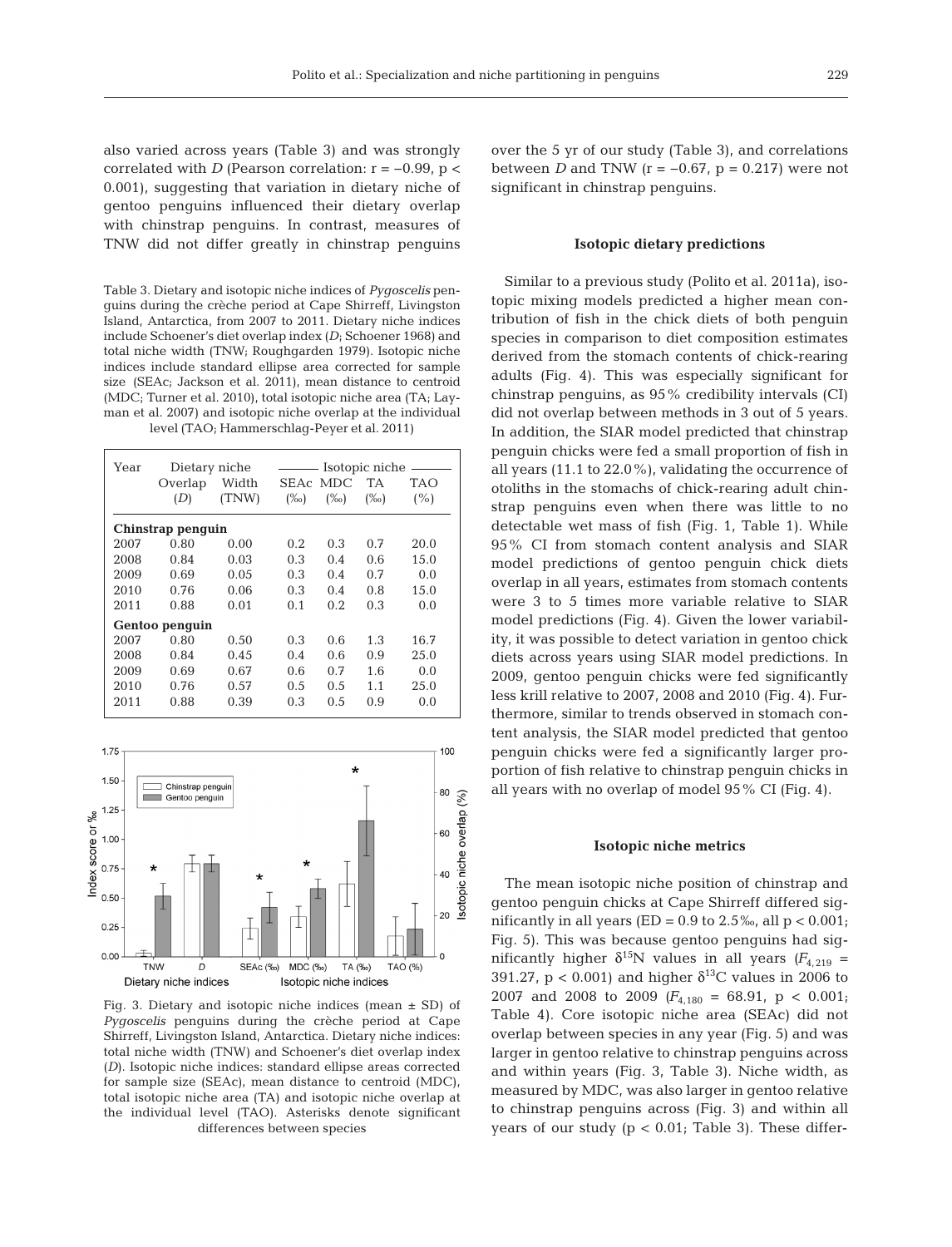

Fig. 4. Availability (%) of adult krill to penguins based on concurrent stomach content and net trawl samples relative to the proportion of krill estimated in chinstrap and gentoo penguin chicks' diets at Cape Shirreff, Livingston Island, Antarctica, using stomach content analysis and stable isotopebased mixing models. Diet estimates are mean  $\pm$  95% credibility intervals

ences were primarily due to the more variable  $\delta^{15}N$ values exhibited by gentoo penguins at Cape Shirreff in all years, as variability in  $\delta^{13}$ C values only differed in 2010 (Fig. 5, Table 4). Similarly, total niche area (TA) was significantly larger in gentoo relative to chinstrap penguins in all years (Figs. 3 & 5). TAO ranged from 0 to 20% in chinstrap penguins and 0 to 25% in gentoo penguins and did not differ between species across the 5 yr of our study (Table 3).

TAO was the only isotopic niche metric that was correlated between species across the 5 yr of our study (Pearson correlation:  $r = 0.88$ ,  $p = 0.048$ ; all other comparisons  $p > 0.126$ ). Variation in TAO was not related to our 3 isotopic niche width metrics for either species (all comparisons  $p > 0.094$ ) but was strongly correlated with interannual variation in the proportion of krill consumed by each species as estimated by our SIAR model (gentoo:  $r =$ 0.90,  $p = 0.037$ ; chinstrap:  $r = -0.96$ ,  $p =$ 0.011). Years when gentoo penguins consumed more krill and/or chinstrap penguins consumed less krill led to greater isotopic niche overlap in both species (Appendix, Fig. A2).

## **Comparisons with krill availability**

There was a significant and positive correlation found across years between the proportion of adult krill found in penguin stomach contents and concurrent net trawls for chinstrap penguins (Pearson correlation:  $r = 0.88$ ,  $p = 0.050$ ) but not gentoo penguins ( $r = 0.56$ ,  $p = 0.322$ ; Fig. 4). When testing for relationships between penguin and net-based proxies of adult krill availability and stomach content-based measures of chick diet composition (% krill) and foraging niche metrics (TNW and *D)*, only 2 significant relationships were observed (all others  $p < 0.058$ ). In years when there were more adult krill found in penguin stomach contents, chinstrap penguin chicks were fed slightly less krill overall  $(r = -0.92, p = 0.028)$  and thus had slightly larger TNW  $(r = 0.88, p = 0.048)$ . Even so, as the proportion of krill (by wet mass) found in chinstrap penguin chick diet varied by no more than 1% across years (99 to 100%; Fig. 1), the above correlations are not biologically significant. When compar-

Table 4. Feather carbon ( $\delta^{13}$ C) and nitrogen ( $\delta^{15}$ N) stable isotope values of penguin chicks at Cape Shirreff, Livingston Island, Antarctica, from 2007 to 2011. Stable isotope values are mean ± SD

| Year              | n  | $\delta^{13}C$ (%) | $\delta^{15}N$ (‰) |  |  |  |  |  |
|-------------------|----|--------------------|--------------------|--|--|--|--|--|
| Chinstrap penguin |    |                    |                    |  |  |  |  |  |
| 2007              | 30 | $-23.8 + 0.3$      | $8.2 + 0.3$        |  |  |  |  |  |
| 2008              | 20 | $-24.7 \pm 0.3$    | $7.8 \pm 0.3$      |  |  |  |  |  |
| 2009              | 20 | $-25.2 \pm 0.3$    | $7.5 + 0.3$        |  |  |  |  |  |
| 2010              | 20 | $-24.5 + 0.5$      | $7.9 + 0.2$        |  |  |  |  |  |
| 2011              | 20 | $-22.0 + 0.2$      | $7.6 + 0.2$        |  |  |  |  |  |
| Gentoo penguin    |    |                    |                    |  |  |  |  |  |
| 2007              | 30 | $-23.2 + 0.3$      | $8.9 \pm 0.7$      |  |  |  |  |  |
| 2008              | 20 | $-24.6 + 0.3$      | $8.9 \pm 0.6$      |  |  |  |  |  |
| 2009              | 21 | $-24.3 + 0.3$      | $9.8 \pm 0.8$      |  |  |  |  |  |
| 2010              | 20 | $-24.4 + 0.3$      | $8.7 + 0.5$        |  |  |  |  |  |
| 2011              | 20 | $-22.1 \pm 0.2$    | $9.3 \pm 0.6$      |  |  |  |  |  |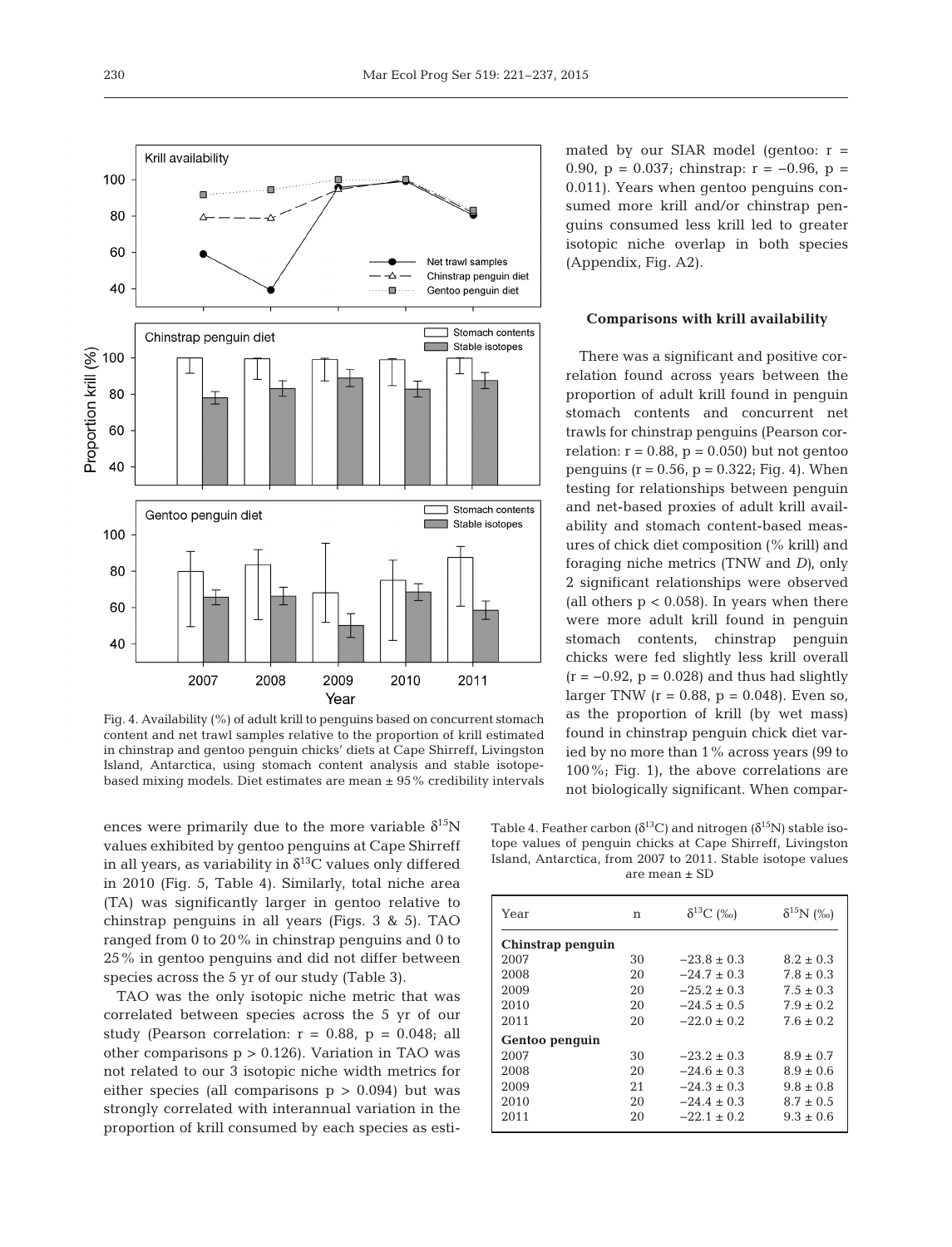

Fig. 5. Feather stable isotope values ( $\delta^{13}C$  and  $\delta^{15}N$ ), isotopic niche position and total and core isotopic niche area of chinstrap and gentoo penguin chicks at Cape Shirreff, Livingston Island, Antarctica. Statistics represent Bartlett's tests of homogeneity of variance between species on feather stable isotope values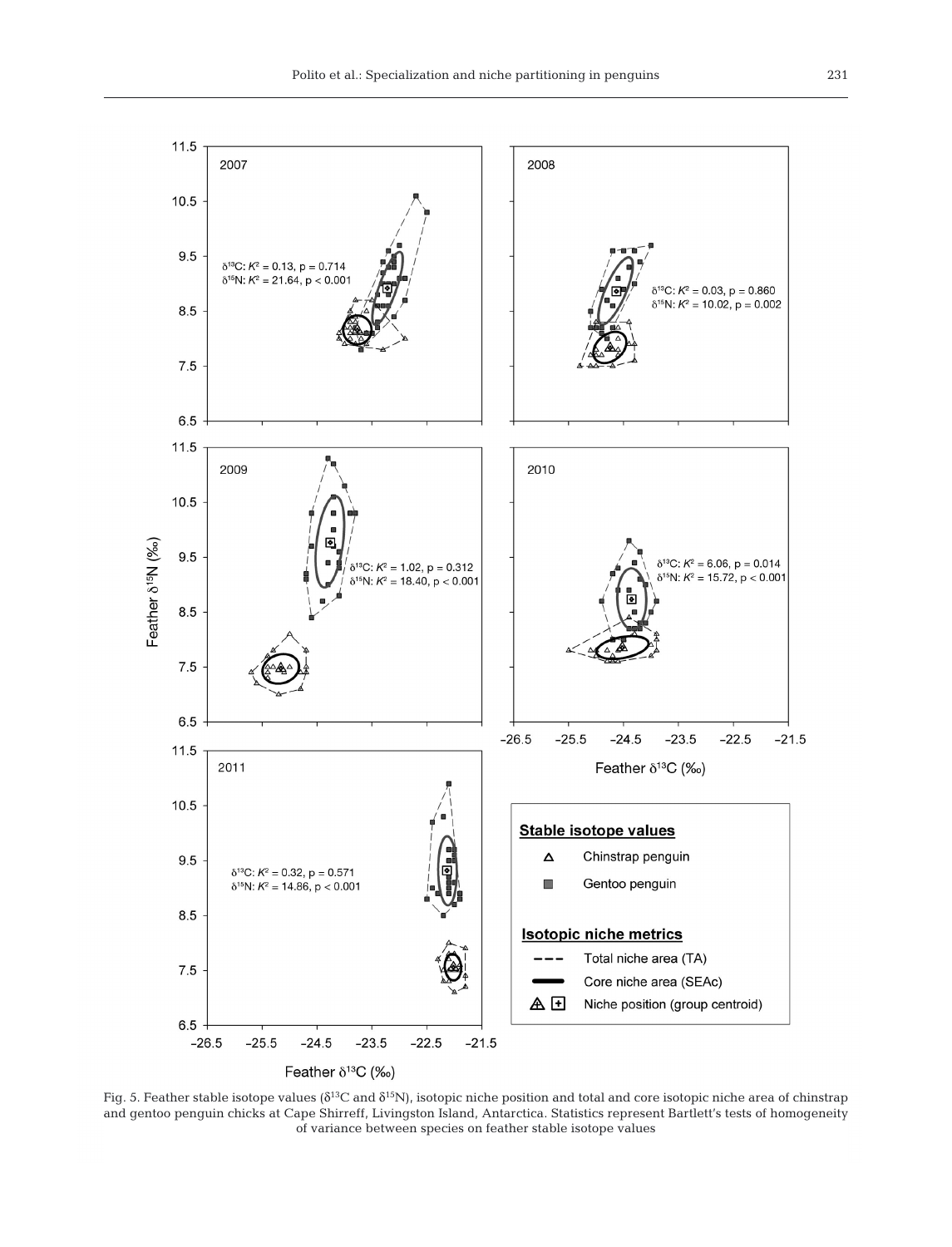ing penguin and net-based proxies of adult krill availability with stable isotope-based measures of chick diet composition (% krill) and foraging niche metrics (SEAc, MCD and TAO), no relationships across year were found in either chinstrap or gentoo penguins (all  $p > 0.241$ . These results suggest that penguin diets and foraging niches were not responsive to interannual fluctuation in the availability of adult krill during the course of our study.

## **DISCUSSION**

#### **Patterns of interspecific niche partitioning**

Ecological theory predicts that when closely related species overlap, they often exhibit morphological or behavioral characteristics that lead to niche segregation and thus co-existence (Hutchinson 1959). In support of this principle, we found constant and significant differences in the dietary and isotopic niches of chick-rearing chinstrap and gentoo penguins over the 5 yr of our study at Cape Shirreff, Livingston Island, Antarctica. Niche partitioning be tween these 2 sympatric species was a function of the generally lower trophic position (e.g. higher krill consumption) and a greater use of pelagic and mesopelagic foraging habitats by chinstrap penguins relative to gentoo penguins. Confirming the results of previous studies, fish and other high-trophic prey were a more frequent and abundant component of gentoo penguin stomach contents relative to chinstrap penguins (Volkman et al. 1980, Miller et al. 2010, Polito et al. 2011a). Our results build on these previous studies and find broad agreement between stomach content data and the stable isotope-based dietary mixing model, which estimated that gentoo penguin chicks were fed a higher proportion of fish relative to chinstrap penguin chicks in all years.

Stomach contents also reflected a clear difference in habitat use between these 2 species. While both penguin species consumed pelagic fish, mesopelagic fish were found relatively more frequently in chinstrap penguin stomach contents, indicating their predilection for offshore foraging (Miller & Trivelpiece 2008). In contrast, the relatively higher occurrence of benthic fish in gentoo penguin diets are likely reflective of nearshore foraging (Miller et al. 2009). Stable isotope data also provide some support for differences in foraging habitats between these 2 species. Consumer  $\delta^{13}$ C values in marine systems are often used to infer inshore vs. offshore habitat use because of differences in fractionation during photosynthesis between benthic macroalgae and pelagic phytoplankton (France 1995, Cherel & Hobson 2007). For example, gentoo penguin chick feathers had higher  $\delta^{13}$ C values relative to chinstrap penguins in 2 years (2006 to 2007 and 2008 to 2009), which were also marked by a high occurrence of benthic fish in stomach contents of chick-rearing gentoo penguins (Fig. 2, Table 3). Combined, the results from both stomach content and stable isotope analysis agree with recent tracking studies at Cape Shirreff and other sites that found that gentoo penguins often forage closer to shore than chinstrap penguins (Koku bun et al. 2010, Miller et al. 2010).

These results indicate a general pattern of trophic and habitat niche segregation between chick-rearing chinstrap and gentoo penguins. While these segregated niches may have evolved because of competition, they also may reflect niche conservatism based on independently evolved species-specific differences (Trivelpiece et al. 1987). Whatever the evolutionary mechanism driving differences in penguin foraging niches, data from both stomach contents and stable isotope analysis suggest that a variable degree of niche overlap can still occur. Schoener's (1968) diet overlap index for chick-rearing adult stomach contents was significant in all years, and while core isotopic niches of chicks (SEAc) did not overlap, total isotopic niches (TA) did overlap by as much as 25% in some years. Interannual variation in both dietary and isotopic niche overlap was driven primarily by the proportion of krill consumed by penguins. Gentoo penguins consuming more krill and/or chinstrap penguins consuming less krill lead to greater niche overlap in both species. While these shifts in diets contributed to a partial niche overlap, it is likely that any competitive overlap in these 2 species at Cape Shirreff is mediated by differences in their niche breadth, population sizes and choice of non-krill prey. For example, the broader dietary and isotopic niche found in gentoo penguins may help to mitigate competitive interactions when partial niche overlap occurs with a sympatric species (Wilson & Yoshimura 1994), while the relatively smaller population of gentoo penguins may offset any negative effects of partial niche overlap for chinstrap penguins (Miller et al. 2010). In addition, differences in the type of fish consumed by chinstrap and gentoo penguins (e.g. mesopelagic vs. benthic) may also offset niche overlap when krill consumption is reduced. Temporal differences in foraging behaviors, prey mobility and abundance are also predicted to influence foraging niche partitioning and mediate competitive overlap in *Pygoscelis* penguins (Wilson 2010). Interestingly, we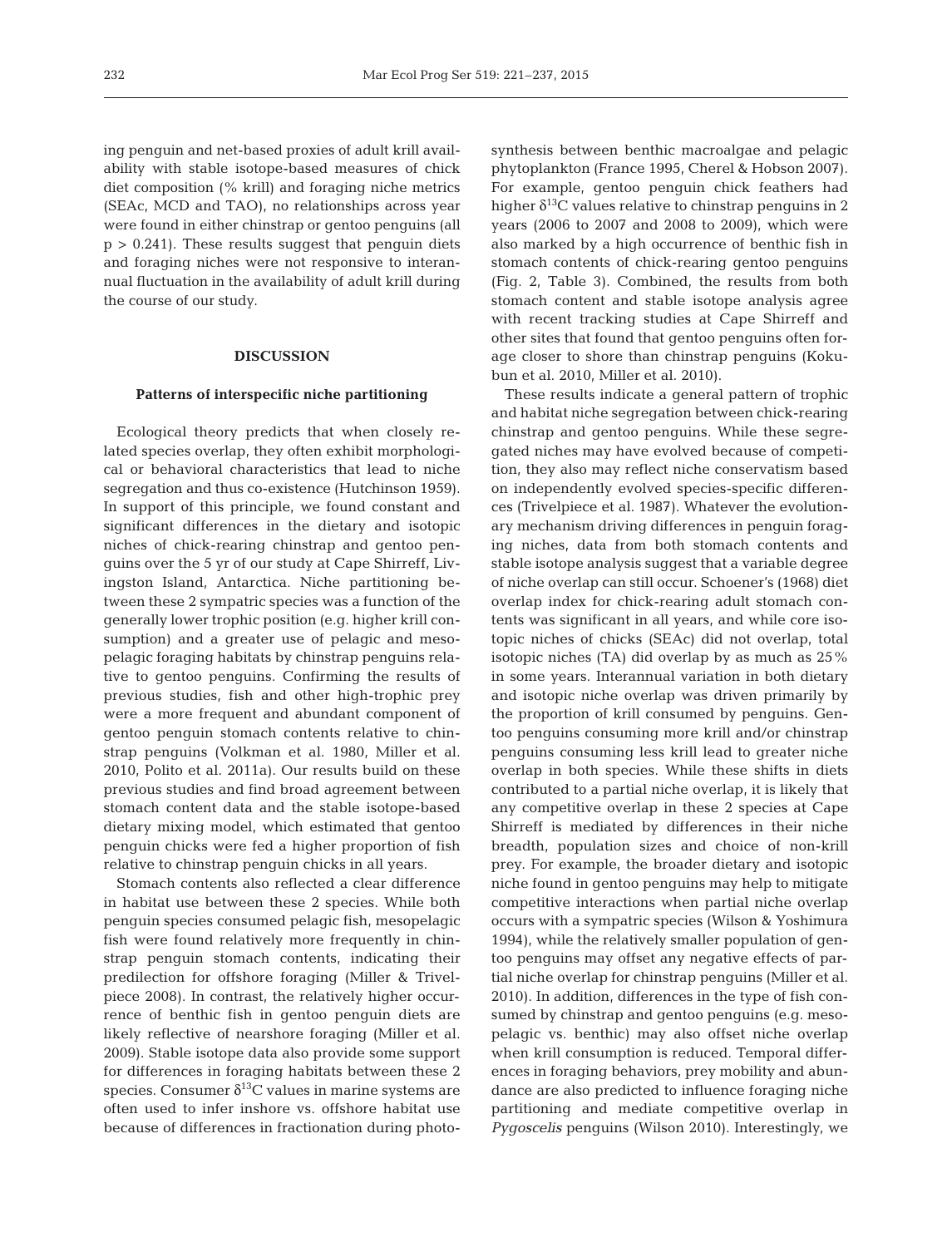found little evidence indicating that shift in the availability of adult krill across years influenced penguin diet composition or the degree of dietary or isotopic niche overlap between species.

#### **Interspecific differences in niche width**

Both dietary and isotopic measures of niche width differed between chinstrap and gentoo penguins during the crèche period at Cape Shirreff. Stomach content data from this study and others suggest that chinstrap penguin diets at Cape Shirreff are dominated almost exclusively by Antarctic krill (Miller et al. 2010, Polito et al. 2011a), leading to a narrow dietary niche with little to no individual and interannual variation. The only caveat to this finding was the slightly higher proportion of otoliths in female chinstrap penguin stomach samples relative to males. Even so, any sexual differences in diet during chick rearing are likely to be small, as this and previous studies found that diet estimates based on percent composition or frequency occurrence of prey items did not differ between sexes (Miller et al. 2010).

Stable isotope-based estimates of diets and niche width further confirmed that chick-rearing chinstrap penguins utilized a narrow range of prey species (primarily krill) and foraging habitats. As stable isotope analyses reflect an integrated measure of diets and habitat (Polito et al. 2011a) when combined with stomach content data, it provides strong evidence that chinstrap penguins at Cape Shirreff can be considered a specialist population during the chickrearing period. For example, the small and relatively consistent core and total isotopic niche widths observed in chinstrap penguins across years suggest that individuals within this population utilized similar dietary resources and foraging habitats and respond to interannual changes in environmental conditions in a similar manner. In addition, the low degree of individual variation in chinstrap penguins may be a reflection of reduced intraspecific competition via an adaptation to forage on locally abundant Antarctic krill swarms offshore and along the continental shelf slope (Trivelpiece et. 1987). Finally, we found that during our study, chick-rearing chinstrap penguins continued to target krill even in years when adult krill were less available, and it may have been more efficient to switch to an alternate prey source (Miller & Trivelpiece 2008). Unfortunately, there are no independent data available to assess variation in the availability of alternative prey such as mesopelagic fish during our study period.

In contrast, measures of dietary niche width based on stomach contents in gentoo penguins were broader and more variable than those observed in chinstrap penguins from our study. For example, TNW was on average an order of magnitude higher in gentoo penguins relative to chinstrap penguins in each of the 5 years of our study. Isotopic measures also indicated that gentoo penguins had broader and more flexible core and total isotopic niche areas relative to chinstrap penguins. Combined, these independent measures suggest that at the population level, chick-rearing gentoo penguins at Cape Shir reff occupy a generalist niche. This agrees with previous studies of gentoo penguins around the South Shetland Islands and other regions, which suggest that gentoo penguins often have more diverse and flexible diets (Lescroël & Bost 2005, Miller & Trivelpiece 2008, Polito et al. 2011a) and use a broader habitat range than other *Pygoscelis* penguins (Miller et al. 2010). Interestingly, variation in gentoo penguin diets and foraging niches in our study was not correlated with interannual shifts in the availability of adult krill. Given their diverse diets, it is likely that gentoo penguin diet and foraging niches are also influenced by the availability of other prey species such as fish. Furthermore, given the shorter foraging range of gentoo penguins, this and other studies indicate that their foraging choices may be a reflection of small-scale changes in prey availability (Miller & Trivelpiece 2008, Miller et al. 2010).

Broader dietary niches in gentoo penguin populations might in part be due to sexual differences in foraging behaviors and diet, with larger males diving deeper and consuming a higher proportion of fish than females (Volkman et al. 1980, Bearhop et al. 2006, Miller et al. 2010). In addition, a recent analysis of the pre-breeding diets of gentoo penguins at Biscoe Point along the western Antarctic Peninsula indicate that females foraged at a slightly lower trophic level than males in 2 out of 3 years (Gorman et al. 2014). In contrast, we did not observe sexual differences in diets based on percent composition or frequency occurrence of prey items or when comparing measures of dietary niche width. The only evidence of sexual differences ob served in our study was the higher number of otoliths in female penguins' stomach samples, though this was not consistent in all years. This suggests that factors such as differences in foraging habitat across sites and interannual or spatial variation in resource availability may mediate the degree and consistency of sexual variation in gentoo penguin diets, similar to results found in other seabirds (Miller et al. 2010, Phillips et al. 2011).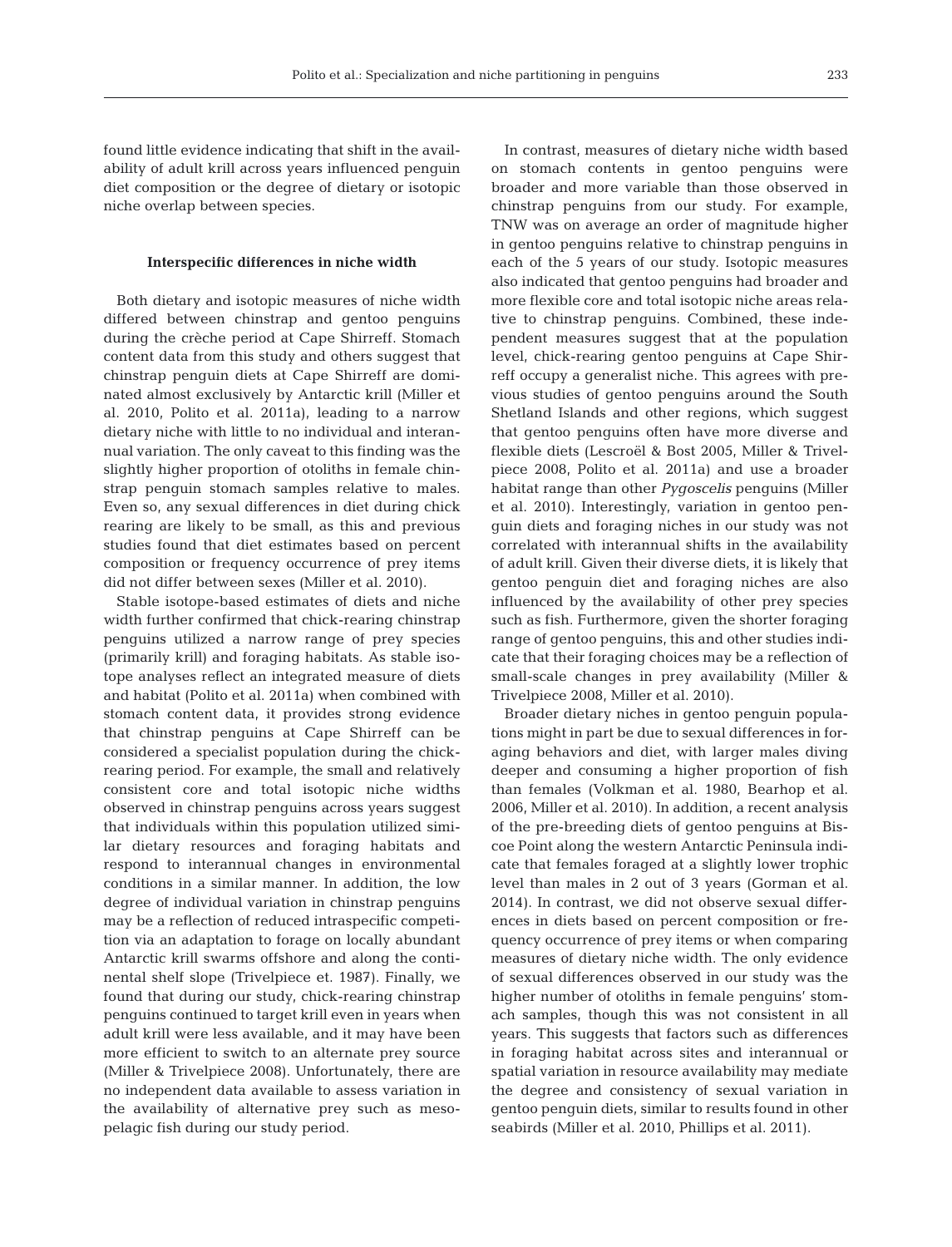#### **Generalist strategies in gentoo penguins**

Both stomach content and stable isotope analysis indicate that during the chick-rearing period, gentoo penguins at Cape Shirreff represent a generalist population. However, determining if this generalist population is composed of individuals all taking a wide range of food types (Type A generalists) or individuals each specializing in a different range of food types (Type B generalists) is a more complex undertaking. Studies in other species have addressed this question by using direct or isotopic methods to serially sample the diet composition of individuals over time (Woo et al. 2008, Hückstädt et al. 2012).

Unfortunately, we are unable to conclusively determine the generalist strategy used by gentoo penguins during the chick-rearing period at Cape Shirreff, as we could not repeatedly sample individuals' diets over time. Even so, comparing isotopic niche metrics derived from chick feather stable isotope values between species may help to provide some indirect insights into the generalist strategy used by gentoo penguins in our study. For example, while chick feather  $\delta^{13}$ C values were generally equally variable across species,  $\delta^{15}$ N values were 2 to 3 times more variable in gentoo penguin chicks than in chinstrap penguin chicks. Furthermore, isotopic metrics indicated broader niches (SEAc and TA) and a greater degree of trophic diversity (MDC) among individual gentoo penguin chicks. This higher degree of intrapopulation variation in gentoo penguin stable isotope values and niche metrics relative to chinstrap penguins indicate that they may exhibit some degree of individual specialization when it comes to the trophic level of diet (i.e. Type B generalist strategy). If gentoo penguins were using a strict Type A generalist strategy during the chick-rearing period, we might expect that chick feather stable isotope values and niche metrics would exhibit the same degree of variation as that observed in the specialist chinstrap penguins (Bearhop et al. 2004).

One caveat to the above interpretation is that chick feathers are a reflection of the average dietary inputs from 2 individual parents and are not a direct measure of individual foraging specialization per se. This is likely to reduce the degree of interindividual variation in the stable isotope values of chicks, relative to a similar population of adults, and thus the stable isotope values of chick feathers are at best a proxy of the minimum degree of individual or pair foraging specialization that occurs in chick-rearing adults. Given these potential biases, future isotopic analyses of adult tissues that serially record dietary history over time (Hückstädt et al. 2012) or tissues from the same individual that differ in their temporal integration of dietary signatures (e.g. short vs. long; Bearhop et al. 2006, Matich et al. 2011) will be essential to assess the degree of individual foraging specialization in *Pygoscelis* penguins during and outside of the breeding season.

# *Pygoscelis* **penguin ecological niches and recent declines in Antarctic krill**

Differences in foraging strategies and the width of dietary and habitat niches between chinstrap and gentoo penguins provide insights into population trends in the Antarctic Peninsula over the past 30 yr. While populations of chinstrap penguins in this region have declined dramatically, gentoo penguin populations have been stable or expanding (Trivelpiece et al. 2011, Lynch et al. 2012). Of the 2 species, our study suggests that gentoo penguins are generalists and have a broader and more plastic niche relative to chinstrap penguins. This may provide them greater resilience to the effects of recent climatedriven changes in the Antarctic marine ecosystem (Ducklow et al. 2007, Stammerjohn et al. 2008). A greater diversity of diet, proclivity for foraging on fish and use of nearshore benthic habitats all allow gentoo penguins to be less sensitive to the availability of Antarctic krill (Miller et al. 2009). Gentoo penguins may also benefit from competitive release as other *Pygoscelis* species decline (Miller et al. 2010, Trivelpiece et al. 2011) and as reductions in spring sea ice allows greater accessibility to ice-free coastlines for colony establishment near their southern range limit (Lynch et al. 2012). Other factors, such as a greater flexibility in the timing of breeding and longer parental investment during chick rearing, likely benefit gentoo penguins relative to other *Pygoscelis* species (Polito & Trivelpiece 2008, Hinke et al. 2012).

In contrast, several features of the niches of chinstrap penguins may help address why their populations are declining in the Antarctic Peninsula. Chinstrap penguins in our study consumed predominantly Antarctic krill, had narrower trophic niches with less individual niche variation and foraged primarily in offshore habitats where Antarctic krill are a readily available prey source (Ichii et al. 1998). Together, these factors agree with recent population-level trends indicating that chinstrap penguins are highly sensitive to environmental changes that impact the abundance of Antarctic krill (Trivelpiece et al. 2011), especially if these same environmental conditions have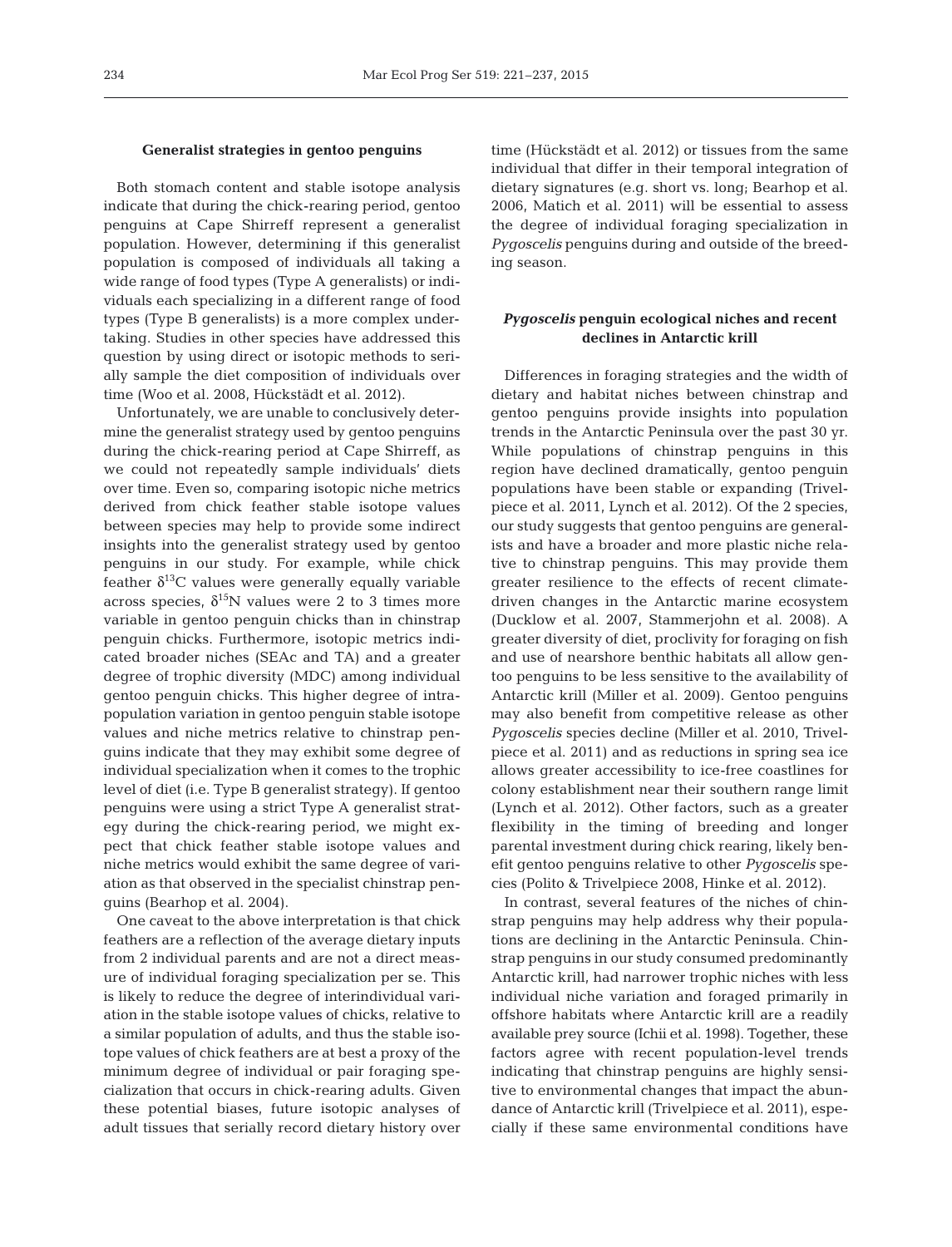such as pelagic or mesopelagic fish (Torres et al. 2012). Furthermore, our study shows that when chinstrap penguins forage less on krill, they may risk greater niche overlap with sympatrically breeding gentoo penguins. Therefore, while all *Pygoscelis* penguins are likely to adjust their dietary and habitat niches in response to environmental conditions to some degree, the flexible generalist niche exhibited by gentoo penguins appears to be better suited to the rapidly changing climatic and oceanographic conditions now occurring in the Antarctic Peninsula.

*Acknowledgements*. This research was funded by the US National Science Foundation (NSF) Office of Polar Programs (OPP) (ANT-0739575) and the US Antarctic Marine Living Resources Program. Thanks to J. Hinke and other researchers at the Cape Shirreff field camp. M. Rider, J. Evans and Raytheon Polar Services provided logistical support. D. Besic, B. Drummond, K. Durenberger, T. Prokopiuk, J. Seminoff and E. Unger provided assistance with sample preparation and stable isotope analysis. We thank A. Satake and 3 anonymous reviewers for helpful comments that improved this manuscript. Animal use in this study was approved by Institutional Animal Care and Use Committees at the University of California San Diego (S05480) and the University of North Carolina Wilmington (A0910-020) and Antarctic Conservation Act permits provided by NSF OPP to S.D.E. (2006-001), R. Holt (2008-008) and G. Watters (2011-05).

#### LITERATURE CITED

- ► [Atkinson A, Siegel V, Pakhomov E, Rothery P \(2004\) Long](http://dx.doi.org/10.1038/nature02996)term decline in krill stock and increase in salps within the Southern Ocean. Nature 432: 100−103
- ▶ [Barrett RT, Camphuysen K, Anker-Nilssen T, Chardine JW](http://dx.doi.org/10.1093/icesjms/fsm152) and others (2007) Diet studies of seabirds: a review and recommendations. ICES J Mar Sci 64: 1675−1691
- ▶ [Bearhop S, Adams CE, Waldron S, Fuller RA, Macleod H](http://dx.doi.org/10.1111/j.0021-8790.2004.00861.x) (2004) Determining trophic niche width:a novel approach using stable isotope analysis. J Anim Ecol 73: 1007−1012
- ▶ [Bearhop S, Phillips RA, McGill R, Cherel Y, Dawson DA,](http://dx.doi.org/10.3354/meps311157) Croxall JP (2006) Stable isotopes indicate sex-specific and long-term individual foraging specialisation in diving seabirds. Mar Ecol Prog Ser 311: 157−164
- ▶ [Bolnick DI, Yang LH, Fordyce JA, Davis JM, Svanbäck R](http://dx.doi.org/10.1890/0012-9658(2002)083[2936%3AMILRS]2.0.CO%3B2) (2002) Measuring individual-level resource specialization. Ecology 83:2936-2941
	- CCAMLR (1997) CCAMLR ecosystem monitoring program: standard methods for monitoring studies. Commission for the Conservation of Antarctic Marine Living Re sources (CCAMLR), Hobart
	- Chase JM, Leibold MA (2003) Ecological niches: linking classical and contemporary approaches. University of Chicago Press, Chicago, IL
- ► [Cherel Y, Hobson KA \(2007\) Geographical variation in car](http://dx.doi.org/10.3354/meps329281)bon stable isotope signatures of marine predators: a tool to investigate their foraging areas in the Southern Ocean. Mar Ecol Prog Ser 329:281-287
- also likely reduced the availability of alternative prey [Davies KF, Margules CR, Lawrence JF \(2004\) A synergistic](http://dx.doi.org/10.1890/03-0110) ➤ effect puts rare, specialized species at greater risk of extinction. Ecology 85:265-271
	- ► [Devictor V, Julliard R, Clavel J, Jiguet F, Lee A, Couvet D](http://dx.doi.org/10.1073/pnas.0801962105) (2008) Functional biotic homogenization of bird communities in disturbed landscapes. Glob Ecol Biogeogr 17: 252−261
	- ► [Ducklow HW, Baker K, Martinson DG, Quetin LB and others](http://dx.doi.org/10.1098/rstb.2006.1955)  $(2007)$  Marine pelagic ecosystems: the west Antarctic Peninsula. Philos Trans R Soc Lond B Biol Sci 362:67-94
	- ▶ [France RL \(1995\) Carbon-13 enrichment in benthic com](http://dx.doi.org/10.3354/meps124307)pared to planktonic algae: foodweb implications. Mar Ecol Prog Ser 124: 307−312
	- [Gorman KB, Williams TD, Fraser WR \(2014\) Ecological sex-](http://dx.doi.org/10.1371/journal.pone.0090081)➤ ual dimorphism and environmental variability within a community of Antarctic penguins (genus *Pygoscelis)*. PLoS ONE 9:e90081
	- ► [Grant PR, Grant BR, Smith JN, Abbott IJ, Abbott LK \(1976\)](http://dx.doi.org/10.1073/pnas.73.1.257) Darwin's finches: population variation and natural selection. Proc Natl Acad Sci USA 73:257-261
	- [Hammerschlag-Peyer CM, Yeager LA, Araújo MS, Layman](http://dx.doi.org/10.1371/journal.pone.0027104) ➤ CA (2011) A hypothesis-testing framework for studies investigating ontogenetic niche shifts using stable isotope ratios. PLoS ONE 6:e27104
	- ► [Hinke JT, Polito MJ, Reiss CS, Trivelpiece SG, Trivelpiece](http://dx.doi.org/10.3354/meps09633) WZ (2012) Flexible reproductive timing can buffer reproductive success of *Pygoscelis* spp. penguins in the Antarctic Peninsula region. Mar Ecol Prog Ser 454: 91−104
	- ► [Hobson KA, Clark RG \(1992\) Assessing avian diets using](http://dx.doi.org/10.2307/1368807) stable isotopes I: turnover of  $^{13}C$  in tissues. Condor 94: 181−188
	- ► [Hückstädt LA, Koch PL, McDonald BI, Goebel ME, Crocker](http://dx.doi.org/10.1007/s00442-011-2202-y) DE, Costa DP (2012) Stable isotope analyses reveal individual variability in the trophic ecology of a top marine predator, the southern elephant seal. Oecologia 169: 395−406
	- ▶ [Hutchinson GE \(1957\) Concluding remarks. Cold Spring](http://dx.doi.org/10.1101/SQB.1957.022.01.039) Harb Symp Quant Biol 22:415-427
	- ► [Hutchinson GE \(1959\) Homage to Santa Rosalia, or why are](http://dx.doi.org/10.1086/282070) there so many kinds of animals? Am Nat 93: 145−159
		- Hutchinson GE (1978) An introduction to population biology. Yale University Press, New Haven, CT
	- [Ichii T, Katayama K, Obitsu N, Ishii H, Naganobu M \(1998\)](http://dx.doi.org/10.1016/S0967-0637(98)00011-9) ➤ Occurrence of Antarctic krill (*Euphausia superba)* concentration in the vicinity of the South Shetland Islands: relationship to environmental parameters. Deep-Sea Res I 45: 1235−1262
	- ▶ Jackson AL, Inger R, Parnell AC, Bearhop S (2011) Comparing isotopic niche widths among and within communities: SIBER—Stable Isotope Bayesian Ellipses in R. J Anim Ecol 80: 595−602
	- ► [Kokubun N, Takahashi A, Mori Y, Watanabe S, Shin HC](http://dx.doi.org/10.1007/s00227-009-1364-1) (2010) Comparison of diving behavior and foraging habitat use between chinstrap and gentoo penguins breeding in the South Shetland Islands, Antarctica. Mar Biol 157: 811−825
	- ► Layman CA, Allgeier JE (2012) Characterizing trophic ecology of generalist consumers: a case study of the invasive lionfish in The Bahamas. Mar Ecol Prog Ser 448: 131−141
	- ► [Layman CA, Arrington DA, Montaña CG, Post DM \(2007\)](http://dx.doi.org/10.1890/0012-9658(2007)88[42%3ACSIRPF]2.0.CO%3B2) Can stable isotope ratios provide for community-wide measures of trophic structure? Ecology 88:42-48
	- ▶ [Lescroël A, Bost CA \(2005\) Foraging under contrasting](http://dx.doi.org/10.3354/meps302245) oceanographic conditions: the gentoo penguin at Kerguelen Archipelago. Mar Ecol Prog Ser 302: 245−261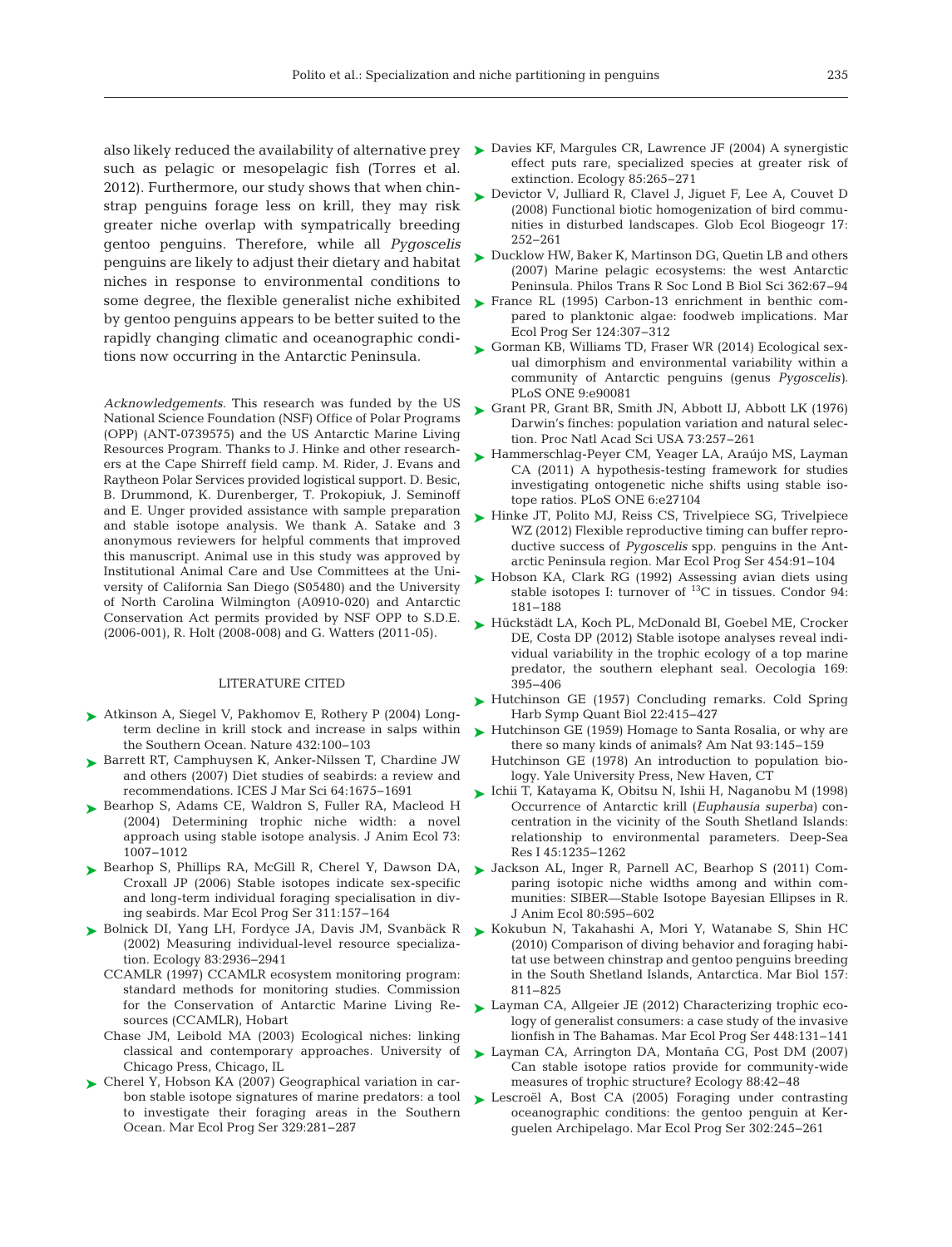- [Lynch HJ, Naveen R, Trathan PN, Fagan WF \(2012\) Spa-](http://dx.doi.org/10.1086/282454)➤ tially integrated assessment reveals widespread changes in penguin populations on the Antarctic Peninsula. Ecology 93: 1367−1377
- ► [Matich P, Heithaus MR, Layman CA \(2011\) Contrasting pat](http://dx.doi.org/10.1111/j.1365-2656.2010.01753.x)terns of individual specialization and trophic coupling in two marine apex predators. J Anim Ecol 80:294-305
- ► [May RM, MacArthur RH \(1972\) Niche overlap as a function](http://dx.doi.org/10.1073/pnas.69.5.1109) of environmental variability. Proc Natl Acad Sci USA 69: 1109−1113
	- Miller AK, Trivelpiece WZ (2007) Cycles of *Euphausia superba* recruitment evident in the diet of pygoscelid penguins and net trawls. Polar Biol 30:1615–1623
- ► [Miller AK, Trivelpiece WZ \(2008\) Chinstrap penguins alter](http://dx.doi.org/10.1007/s00227-008-0909-z) foraging and diving behavior in response to the size of their principal prey, Antarctic krill. Mar Biol 154: 201−208
- ► [Miller AK, Karnovsky NJ, Trivelpiece WZ \(2009\) Flexible](http://dx.doi.org/10.1007/s00227-009-1277-z) foraging strategies of gentoo penguins *Pygoscelis papua* over 5 years in the South Shetland Islands, Antarctica. Mar Biol 156:2527-2537
- ▶ [Miller AK, Kappes MA, Trivelpiece SG, Trivelpiece WZ](http://dx.doi.org/10.1525/cond.2010.090221) (2010) Foraging-niche separation of breeding gentoo and chinstrap penguins, South Shetland Islands, Antarctica. Condor 112:683-695
- ▶ [Newsome SD, Martínez del Rio C, Bearhop S, Phillips DL](http://dx.doi.org/10.1890/060150.1) (2007) A niche for isotopic ecology. Front Ecol Environ 5: 429−436
- [Parnell AC, Inger R, Bearhop S, Jackson AL \(2010\) Source](http://dx.doi.org/10.1371/journal.pone.0009672) ➤ partitioning using stable isotopes: coping with too much variation. PLoS ONE 5:e9672
- [Phillips RA, McGill RA, Dawson DA, Bearhop S \(2011\) Sex-](http://dx.doi.org/10.1007/s00227-011-1725-4)➤ ual segregation in distribution, diet and trophic level of seabirds: insights from stable isotope analysis. Mar Biol 158: 2199−2208
- ▶ [Polito MJ, Trivelpiece WZ \(2008\) Transition to independ](http://dx.doi.org/10.1007/s00227-008-0919-x)ence and evidence of extended parental care in the gentoo penguin (*Pygoscelis papua*). Mar Biol 154: 231−240
- ► [Polito M, Emslie SD, Walker W \(2002\) A 1000-year record of](http://dx.doi.org/10.1017/S0954102002000184) Adélie penguin diets in the southern Ross Sea. Antarct Sci 14: 327−332
- ► [Polito MJ, Trivelpiece WZ, Karnovsky NJ, Ng E, Patterson](http://dx.doi.org/10.1371/journal.pone.0026642) WP, Emslie SD (2011a) Integrating stomach content and stable isotope analyses to quantify the diets of pygoscelid penguins. PLoS ONE 6:e26642
- [Polito MJ, Abel S, Tobias CR, Emslie SD \(2011b\) Dietary](http://dx.doi.org/10.1007/s00300-011-0966-5) ➤ isotopic discrimination in gentoo penguin (*Pygoscelis papua)* feathers. Polar Biol 34: 1057−1063
	- Polito MJ, Clucas GV, Hart T, Trivelpiece WZ (2012) A simplified method of determining the sex of *Pygoscelis* penguins using bill measurements. Mar Ornithol 40:89-94
	- Ricklefs RE, Miller GL (1999) Ecology. WH Freeman and Company, New York, NY

Roughgarden J (1979) Theory of population genetics and

evolutionary ecology: an introduction. Macmillan, New York, NY

- ► Schoener TW (1968) The *Anolis* lizards of Bimini: resource partitioning in a complex fauna. Ecology 49:704-726
- ▶ [Stammerjohn SE, Martinson DG, Smith RC, Iannuzzi RA](http://dx.doi.org/10.1016/j.dsr2.2008.04.026) (2008) Sea ice in the western Antarctic Peninsula region: spatio-temporal variability from ecological and climate change perspectives. Deep-Sea Res II 55: 2041−2058
- [Tierney M, Southwell C, Emmerson LM, Hindell MA \(2008\)](http://dx.doi.org/10.3354/meps07235) ➤ Evaluating and using stable-isotope analysis to infer diet composition and foraging ecology of Adélie penguins *Pygoscelis adeliae*. Mar Ecol Prog Ser 355: 297−307
	- Torres JJ, Fraser WR, Ashford JR, Ferguson J, Patarnello T, Agostini C, Parker M (2012) Disappearance of the Antarctic silverfish from the western peninsula shelf: a fish vulnerable to changing climate. 2012 Ocean Sciences Meeting, 20−24 February 2012, Salt Lake City, UT www.sgmeet.com/osm2012/viewabstract2.asp?Abstract  $ID = 9447$
- ► [Trivelpiece WZ, Trivelpiece SG, Volkman NJ \(1987\) Ecolog](http://dx.doi.org/10.2307/1939266)ical segregation of Adélie, gentoo and chinstrap penguins at King George Island, Antarctica. Ecology 68: 351−361
- ▶ [Trivelpiece WZ, Hinke JT, Miller AK, Reiss CS, Trivelpiece](http://dx.doi.org/10.1073/pnas.1016560108) SG, Watters GM (2011) Variability in krill biomass links harvesting and climate warming to penguin population changes in Antarctica. Proc Natl Acad Sci USA 108: 7625−7628
- ▶ [Turner TF, Collyer ML, Krabbenhoft TJ \(2010\) A general](http://dx.doi.org/10.1890/09-1454.1) hypothesis-testing framework for stable isotope ratios in ecological studies. Ecology 91:2227-2233
- ► Volkman NJ, Presler P, Trivelpiece W (1980) Diets of pygoscelid penguins at King George Island, Antarctica. Condor 82: 373−378
- ► [Watanabe YY, Ito M, Takahashi A \(2014\). Testing optimal](http://dx.doi.org/10.1098/rspb.2013.2376) foraging theory in a penguin−krill system. Proc R Soc Lond B Biol Sci 281: 20132376
	- Williams R, McEldowney A (1990) A guide to the fish otoliths from waters off the Australian Antarctic Territory, Heard and Macquarie Islands. ANARE Research Notes 75
- ► Wilson RP (2010) Resource partitioning and niche hypervolume overlap in free-living pygoscelid penguins. Funct Ecol 24: 646−657
- ► [Wilson DS, Yoshimura J \(1994\) On the coexistence of gener](http://dx.doi.org/10.1086/285702)alists and specialists. Am Nat 144: 692−707
- [Wilson SK, Burgess SC, Cheal AJ, Emslie M and others](http://dx.doi.org/10.1111/j.1365-2656.2007.01341.x) ➤ (2008) Habitat utilization by coral reef fish: implications for specialists vs. generalists in a changing environment. J Anim Ecol 77: 220−228
- [Woo KJ, Elliott KH, Davidson M, Gaston AJ, Davoren GK](http://dx.doi.org/10.1111/j.1365-2656.2008.01429.x) ➤(2008) Individual specialization in diet by a generalist marine predator reflects specialization in foraging behaviour. J Anim Ecol 77: 1082−1091